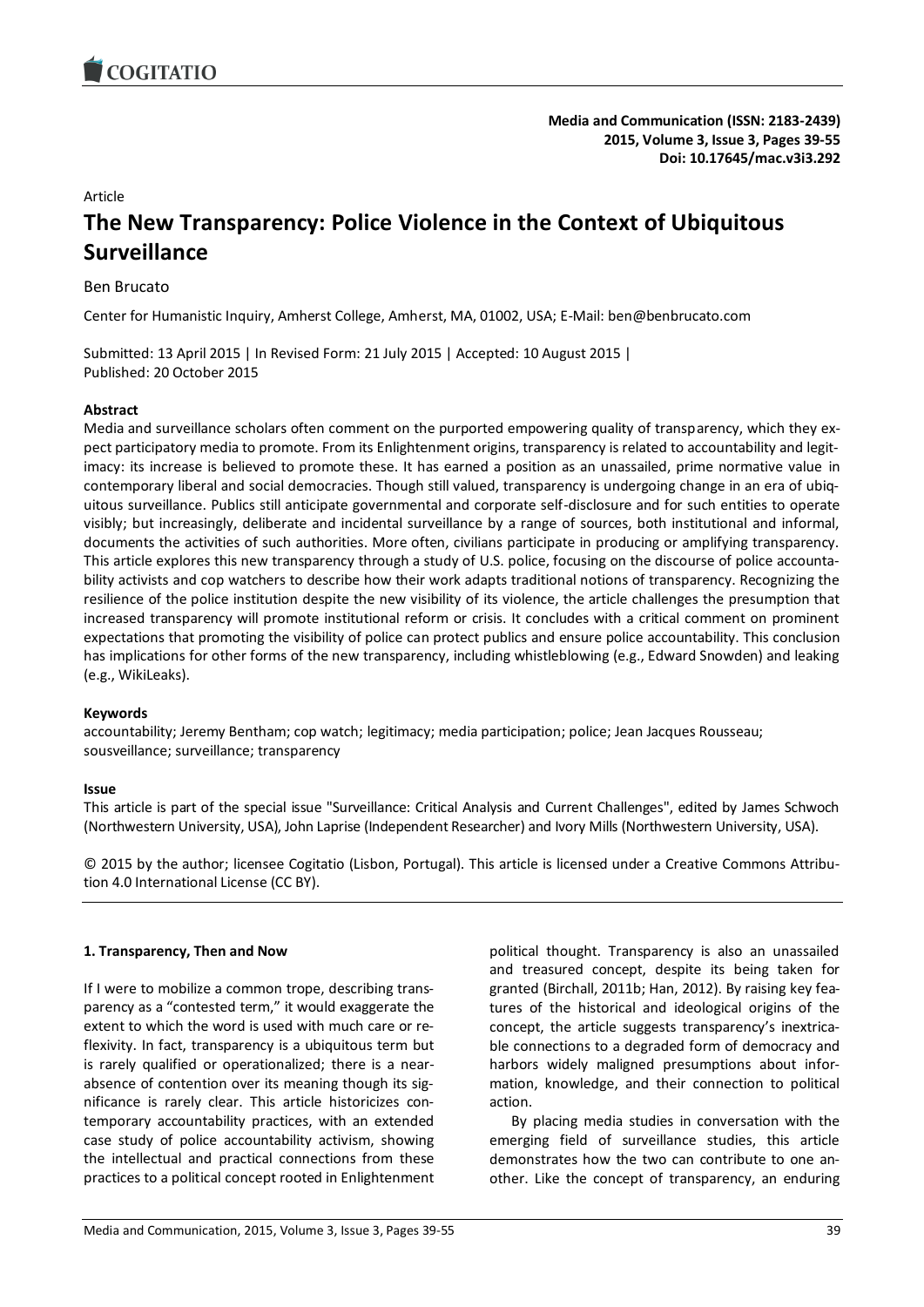challenge in each field of inquiry is the presumption that participation in producing media artifacts has selfevidently positive normative value and that it has certain political efficacy. Which politics undergird the position that amateur journalism and participatory media are inherently empowering to publics? Through the use of political theory, this article contributes an answer, one that probes the origins of transparency for guidance and elucidates concerns central in these fields today.

Johnson and Regan (2014) take transparency to mean "a practice that is explicitly targeted to achieve accountability" (p. 1). From its modern normative origins, transparency is visibility combined with some standard of moral regulation that holds individuals or organizations to account. Surveillance adds strategic watching in order to produce that visibility, making available its objects to those agents of a defined regulatory scheme, often performed by or for those with comparatively greater power or authority than those being watched. Political transparency inverts the surveillant gaze, as governments and their agents are made visible to their publics, most often via selfdisclosure, and has its origins in practical development of Enlightenment ideals in the construction of modern democratic states (Birchall, 2011b). Hood (2006) claims transparency is "quasi-religious" in nature, not because it suggests the unmediated visibility of an omniscient god—though it certainly connotes this—but because it represents the pinnacle of righteousness in secular democracies. One behaves transparently in public, among fellow citizens, to be held accountable for speech and action.

In this first section, I begin with the Enlightenment origins of the concept of transparency as it relates to its use in discourse about policing's new visibility. My argument is that policing's new visibility suggests a particular history of transparency, provided below and framing the case study that follows. Andrew J. Goldsmith (2010) first applied John B. Thompson's (2005) conception of the new visibility to police. In the following section, I provide a case study of cop watching. Cop watching emerged in the 1990s as an organized political movement by activists who deliberately recorded police stops in order to document and deter police violence. In this century, cop watching has become increasingly incidental, performed by individuals more often than organizations. People increasingly have a digital camera with them at all times, for instance as a feature on their smart phones. More importantly, police accountability activists promote serendipitous cop watching by civilians, seizing upon already widespread participation in the documentation of everyday life. This case study reveals that the new visibility has adapted the Enlightenment normative and political ideal for transparency, such that the kind of visibility they produce has become identified with political transparency. New activities (e.g., participatory media)

and related technologies have become central to how transparency is enabled and produced in many con $temporary$  societies. The new transparency<sup>1</sup> identifies the ocular visibility provided by digital technologies with the Enlightenment concept, and strengthens its ideological connection to expectations for accountability and legitimacy.

Similar changes in transparency are occurring elsewhere in contemporary discursive and political activity. I close with comment on how transparency is everywhere being reasserted through these activities. In the next section, this history of modern transparency is conceptually bounded by its relevance to the case study. In this regard, I aim to find in the origins of the ideal of transparency the logics that enable the present. More importantly, the case illustrates ways the practice of transparency has changed, specifically by emphasizing the broad public participation in producing transparency, rather relying on the self-disclosure and publicity of political officials and functionaries.

## *1.1. The Enlightenment Origins of Transparency*

Though he never used the term, Jean-Jacques Rousseau believed transparency was the pre-civilization condition of the state of nature (Hood, 2006). Nothing in human nature had changed, but in the lost state of nature, people "found their security in the ease with which they could *see through* one another and this advantage, of which we no longer feel the value, prevented their having many vices" (Rousseau, 1913, p. 132, emphasis added). This seeing through articulates a literal meaning of transparency. For Rousseau, the opaqueness of citizens within the modern city represented a threat to social order. Though Rousseau considered transparent relations among citizens as an *intrinsic* virtue and opaque relations as an intrinsic vice, he also valued transparency as an *instrumental* good, as a social condition that is necessary for civic cooperation (Hill, 2006).

Visibility is a precondition for social regulation, enabling virtue and the potential for guarding against vice. In the political realm, visibility entailed *publicity*. Rousseau held that public servants ought to perform "in the eyes of the public," and "to permit no officeholder to move about *incognitio*" (in Hood, 2006, p. 7). Here we find in publicity the roots of the contemporary conception of political transparency as a condition where political officials, organizations, and policies are publicly visible in order to be held to account. Public

1

<sup>&</sup>lt;sup>1</sup> I am not the first to use this term. The Surveillance Studies Centre at Queen's University has had a multi-year research initiative called The New Transparency. I intend no association, neither practically nor conceptually. I use this term to associate John B. Thompson's (2005) concept of the new visibility with the political concept of transparency.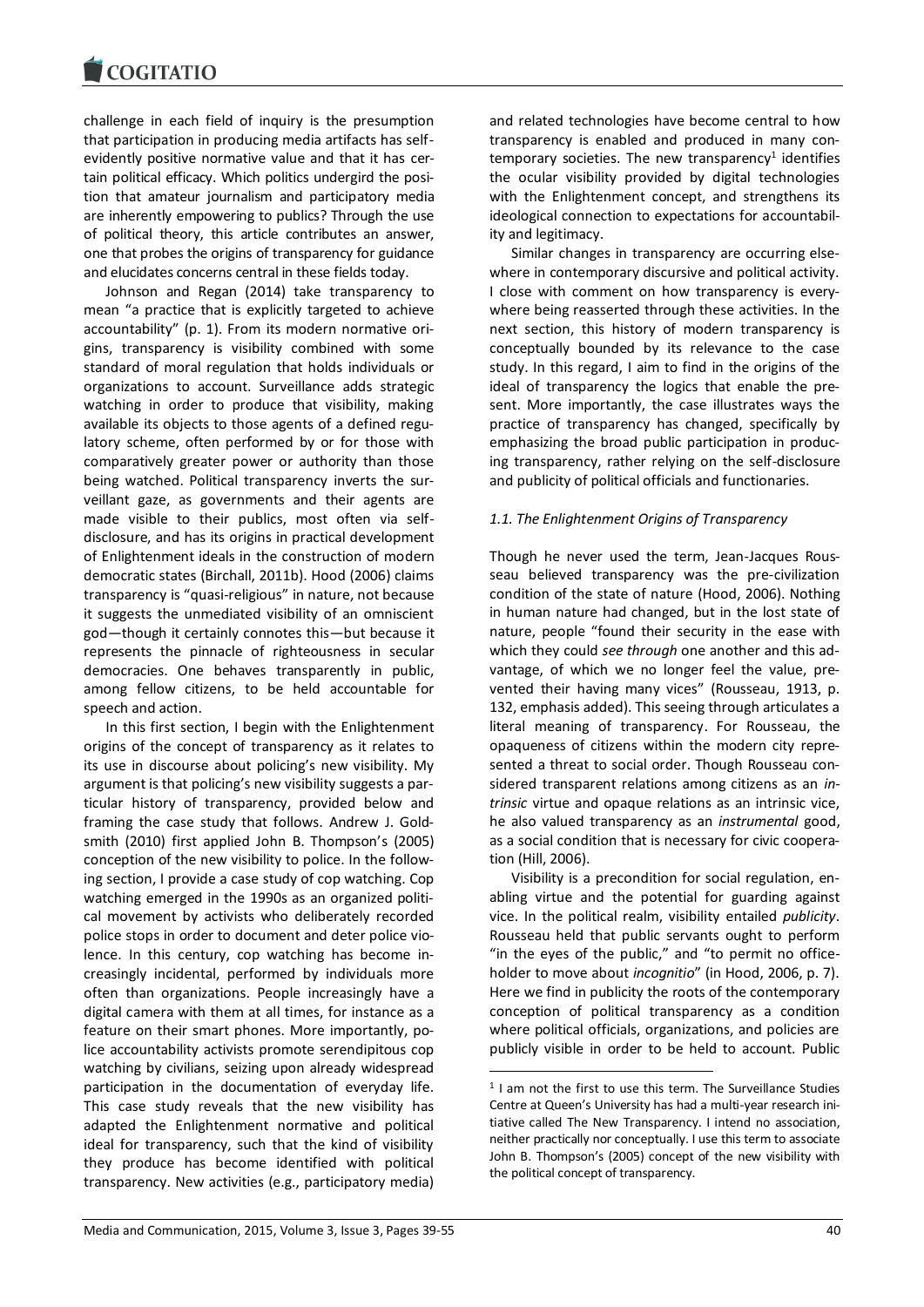visibility was an assurance against an accumulation of vices among individuals, and this applied just as well to public officials. In moral relations, if transparency is instrumental, a means rather than an end, then accountability is its end. On the other hand, if political transparency is a means, then *legitimacy* is its end. This legitimacy is—partly, though necessarily—earned through visibly displaying reliable accountability. Fundamental to the Enlightenment project of the democratic state was "to make power visible—to illuminate it" (Andersson, 2008, p. 1). Though early modern states abandoned Rousseau's insistence on direct, participatory republicanism, his desire for transparency by way of publicity was influential. For instance, Kant's adaptation of Rousseau argued that popular acceptance legitimates governance (Davis, 1991), and so political transparency came to be a means of achieving a properly representative government (Birchall, 2011b; Heald, 2006). Transparency was a means of reconciling the "vertical inequality" between law-makers and citizens (Machin, 2012).

Just as important since its inception was the modern state's deep dependence on surveillance (Torpey, 2000). Jeremy Bentham coined the term transparency and with the maxim that "the more strictly we are watched, the better we behave" (in Hood, 2006, p. 9). $<sup>2</sup>$ </sup> This at least nominally applied to public officials, but it practically applied to citizens. While Rousseau's desire was for citizens to self-disclose to one another, Bentham's intention was additionally to maintain social security by compelling their disclosure to the state. Bahmueller explained that for Bentham, "The persons and objects of that [social] world must be weighed and counted, marked out and identified, subjected to the brightness of the public light, the better to be seen by the public eye. Only then could they be controlled and security made possible…" (in Hood, 2006, p. 8). When transparency—as moral regulation—merges with the state, it takes on this police function and as a matter of existential demand. Nicholas de La Mare's "police science" in his *Traité de la Police* in 1713 articulated strategies for the prevention of disorder that emphasized street lighting and open spaces, optimizing public view and surveillance (Hood, 2006). This early approach to *policy* shows a technocratic orientation to transparency, where the visibility of citizens was made a function of the built environment. Nonetheless, for Bentham, transparency of public officials was to be assured through reporting practices and was intended to make officials just as subjected to the public as prison-

1

ers were in his panopticon. Importantly, the motivation for this ubiquitous transparency was not the assurance of democracy, but of security. Bentham provides a particular reference point in the genealogy of the relatedness of transparency and surveillance, particularly by virtue of their nexus in the state. As I argue below, the new transparency is partly defined by the extent to which transparency and surveillance have become inseparable.

As the modern state developed, political transparency was seen as a prerequisite for or even an assurance of accountability of officials or bureaucracies. Here, it became a result of rules being publicized, procedures being predictable, and the self-disclosure of institutionally empowered actors demonstrating conformity to these standards (Hood, 2006; Tyler, 2006). Since transparency was seen to enable accountability, its successful performance would allow for legitimacy to be reproduced. David Beetham's (1991) influential account of legitimacy explains legitimacy rests on conformity to *known* rules. Legitimacy, then, requires transparency because rules must be displayed, seen, and understood by publics, and that understanding should result in a perceived coherence between institutional standards and community norms (Levi et al., 2009). These rules rely on broadly shared beliefs or norms, and legitimation is formally expressed through public consent, demonstrated through widespread, voluntary submission to the rule of law and its enforcement, and demonstrated by trust in representatives and agents of government. For instance, Sir Robert Peel's influential principles for policing in 1829 emphasized the role of public consent to be policed through willing cooperation (Chrismas, 2013; Tyler & Fagan, 2008).

Transparency was core to the idealization of the social pact in modern states. The rule of law demands legitimate governments follow the rules that govern its institutions with the same reliability with which the governed are expected to conform to the rules that govern publics (Tyler, 2006). In democratic societies, legitimacy is important because it fosters self-restraint by the dominant and governing institutions, as well as cooperation and compliance by the governed (Tyler & Fagan, 2008). This is conditioned on appearances, not simply promises (Tyler, 2006). The performances of institutions must be transparent in that they visibly demonstrate accountability to agreed-upon standards. Without this visibility, institutions cannot be legitimated, and without such legitimacy, they cannot successfully administrate democratic societies. Accountability is not automatic, though the need for legitimacy ensures it. The transparent state by revealing its accountability processes function reliably may only then produce the consent of the governed. Even still, this is a necessary but insufficient condition (Machin, 2012). According to this model, when legitimacy is absent in-

<sup>2</sup> Johnson and Regan (2014) explain that surveillance and transparency are rarely studied under the same lens. That transparency emerges as a discourse with Bentham has a particular irony after Michel Foucault (1979) appropriated Bentham's panopticon, where this prison model functions as a metaphor for the modern societies.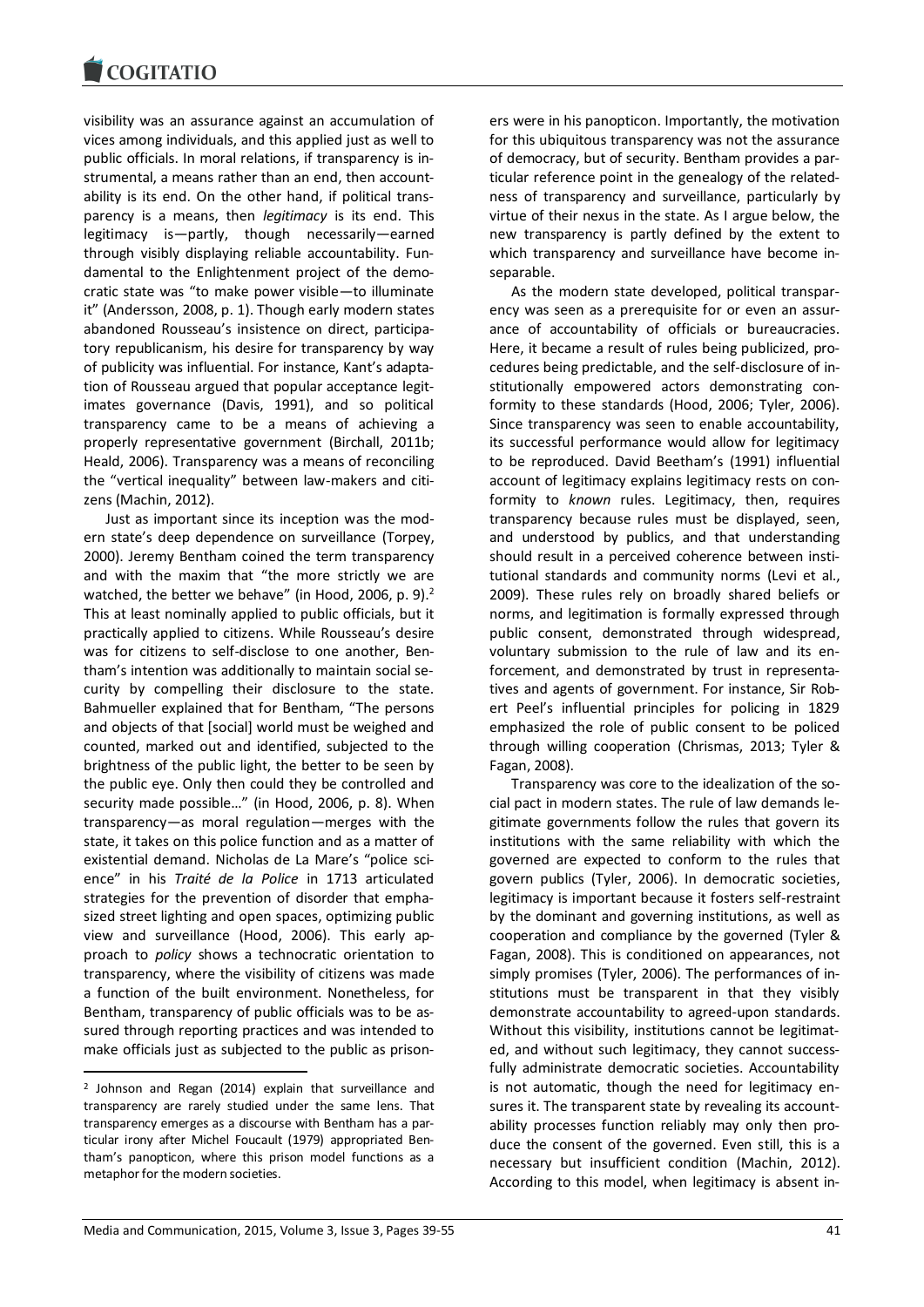stitutions crumble in the face of social unrest, or rely on the successful use of violent force to suppress uprisings. The axiom of this model is that without legitimacy, either democracy or governments fail.

While the criticisms of the model are well known (e.g., O'Kane, 1993), it profoundly influenced the constitution of representative democracies. Moreover, the ideal of transparency has inspired—and continues to social movements to strengthen democratic citizenship. Such movements should be expected in some measure as a consequence of the degraded status of the citizen relative to the very structures and functions of political institutions fostered by this model.

The following will explain how this modern conception of transparency has been preserved, adapted, and is even amplified within the new transparency, an outcome both of the performances of a surveillance society, and the mythos of what Byung-Chul Han (2012) has called *transparenzgesellschaft*, or the "transparency society."

## *1.2. Transparency in Transition*

If transparency relies on visibility, then the means by which persons are made apparent is crucial. During the latter half of the twentieth century, and especially since, these means have undergone significant transition, and so then transparency is in transition. David Lyon (2001) recognizes, like Rousseau, that "disappearing bodies is a basic problem of modernity" but this problem "has been accentuated with the growth and pervasiveness of communication and information technologies" (p. 15). Surveillance societies are those that "depend on bureaucratic administration and some kinds of information technology" (Lyon, 2007, p. 11) and have turned to deliberate, routine protocols and techniques "to make distant bodies reappear" (Lyon, 2001, p. 15). Surveillance is now fundamental to the production of visibility.

Transparency not only connotes public visibility, but functions through it. Imaging technologies have become crucial in what is publicly visible, and information and communication technologies have changed the form and scale of the dissemination of images (Thompson, 2005). Without these technologies, visibility is often bidirectional: one available to be seen can see the watcher (Lyon, 2001). Police and surveillance in early modern states relied on techniques more than on technologies for making the public visible for regulatory purposes (Ellul, 1964; Neocleous, 2000; Torpey, 2000). Surveillance etymologically suggests a comparatively powerful entity *watching over* the actions of subordinated persons (Mann, Nolan, & Wellman, 2003). Imaging technologies enable this kind of oversight, and are approaching ubiquity in the Global North (Lyon, 2007). The extent to which photographic and video surveillance has come to inform the connotation

of surveillance indicates broad recognition that many experience surveillance when the watcher is potentially—and often is—hidden to those being watched (Koskela, 2003). Not only is visibility mediated, but the watchers and the watched negotiate with imaging technologies to modulate their visibility, often, though not always, producing a hidden, remote watcher (Marx, 2009).

The broadly shared experience of being watched has been normalized, such that publics have internalized the surveillant gaze of the state (Foucault, 1979; Marx, 2006). Complying with laws and social norms is partly a result of feeling one is being watched even if the watchers are not apparent. This is the most fundamental aspect of the panopticon metaphor, that publics subconsciously recognize the possibility of being watched at any moment (Lyon, 2006). Panoptic surveillance is an attempt at an efficient solution to when total transparency is infeasible, one intended to manufacture voluntary submission to regulation. A powerful criticism suggests that surveillance regimes are not so totalizing in consequence as the panopticon metaphor suggests, as watchers carefully select among various publics key populations to monitor and regulate (Hier, Walby, & Greenberg, 2006; Norris & Armstrong, 1999). This suggests that surveillance has not resulted in the ubiquity that the ideal for transparency would advocate. The ideal of transparency would suggest the surveillant gaze is too discriminatory, and is in need of "democratization" (Hier, 2003).

Surveillance for over a century, and increasingly over the past decades, has involved imaging technologies that produce durable, archivable artifacts: *documentations*. Not only are watchers able to be hidden to those they surveil, but the visual field is also no longer bound by spatial and temporal co-presence of watcher and watched (Thompson, 2005). Being ephemerally visible is insufficient; transparency now requires a record, and that record must also be archived and available to be accessed. Negotiations over who can see what, how, and when have been the primary substance of discourse about and political contentions over information transparency (Turilli & Floridi, 2009). New technologies have allowed for hidden and remote viewing of the documentations thereof. Though the ideal of information transparency would call for documentations to be universally available, their distribution has been historically determined or filtered by virtue of political-economic power, discussed further in the next section.

The methods of making bodies visible are various, but the effect of such surveillance is to render the body as an object of classification and record (Bruno, 2011; Crary, 1992; Sekula, 1978). Powerful institutions and the privileged actors therein have access to technologies, techniques, and institutions that enable control over the visible body for the purposes of direction, pro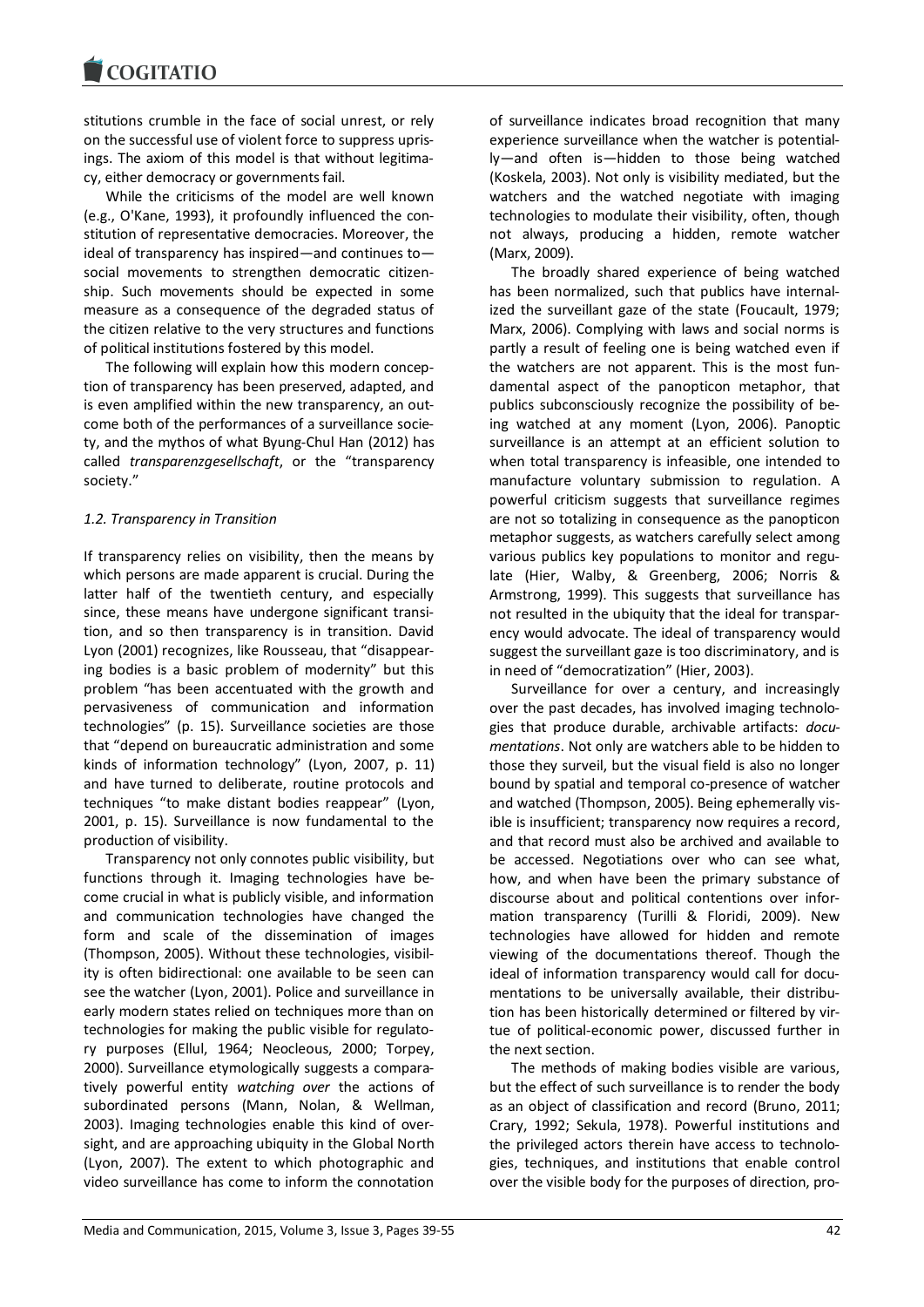tection, and administration (Lyon, 2001). Deviant and criminal activities are made visible and archived as a result of surveillance in ways it could not have otherwise without imaging and database technologies. Photographic and video surveillance regularly produces evidence used to incarcerate. Those in surveillance societies are familiar with the success of surveillance in making people subject to the disciplinary functions of the criminal justice system. Yet, everyday life also provides experience of the success of surveillance techniques in providing security, productively directing behaviors, and delivering benefits—and occasionally risks unique to surveillance activity, such as what has been named "identity theft."

For the Enlightenment democratic ideal, bidirectional transparency was essential. The state and its populace required for their security both to render the public visible and on popular submission to surveillance. Just as important, the public was meant to watch state actors as a check on their authority. Because states have economic and technical resources to procure and control surveillance technologies, and because they are legally enabled to use them, this bidirectionality exists mostly in principle, rarely in practice. People in surveillance societies have a wealth of experience of the inequity in distribution of surveillance capacities. As we will see below, the unequal distribution of surveillance *capabilities* is often blamed for inequities in surveillance *power*. If the public could produce the visibility of state actors with similar ease and at the same scale, then the modern democratic ideal would be made possible by virtue of the enabling technologies.

## *1.3. The Neoliberalization of Political Transparency*

In the Enlightenment model of transparency, selfdisclosure and self-restraint is key. Monitoring from outside of institutions was always normatively encouraged, but new technical means are fundamental to the new transparency, in a society that permits no shadows, nothing hidden from view. Visibility produces awareness of official action (Andersson, 2008), and this awareness is seen as an essential foundation for meaningful participation in holding the powerful to account (Mulgan, 2003). Today, the ocular visibility suggested by transparency is much less metaphorical. The new transparency signifies a deliberate, emphatic reassertion of political transparency through two important transitions. The first transition is the informatization of visibility. Physical appearance is no longer the primary means of visibility; it is also produced through the *circulation* of media content. More crucially, this content is identified with information. Second, the relationship between publics and the state has changed in that transparency is no longer exclusive to self-disclosure by state agents. Birchall explains that transparency now extends beyond voluntary self-disclosure by state actors aspiring to the modern ideal, and now "has taken on the identity of a political movement with moral imperatives" (2011b, p. 62). Recognizing that "transparency as a cultural ideal of modernity" has failed (Teurlings & Stauff, 2014, p. 4), civilians increasingly participate in producing transparent relations, partly through participatory media, in order to realize this ideal. This movement includes advocacy for open government initiatives by state actors and non-governmental organizations, but also on "the guerrilla fringes of the transparency movement" (Birchall, 2011b, p. 78) are organizations like WikiLeaks and cop watching organizations discussed below. In the following subsections, I detail each of these two transitions.

## 1.3.1. Exhibits as Information

Discussions of transparency, particularly in policy arenas, frequently focus on information transparency and open government initiatives. The technical and organizational activities of realizing broadly shared support for such initiatives have produced a wealth of case studies and in turn debates over causes for failures and about best practices. Though often aimed at producing practical advice, Birchall (2011a) finds these studies can reveal and even criticize the liberal ideological underpinnings of political transparency and the ways in which the concept has undergone neoliberalization.

The reassertion of transparency appears while trust in governments is failing (Birchall, 2011b, p. 66). In order to rebuild trust, $3$  transparency paradoxically offers a particularly neoliberal option of private oversight, one without granting any real political power to publics. Instead, transparency allows members of publics to exert their consumer power in addition to the authority of the ballot vote. In its contemporary ideal, transparency allows the expansion of choices, and for selection to be made by individuals through unhindered access to rich information. As Garsten and Montoya explain, this depicts a "neoliberal ethos of governance" through promoting "individualism, entrepreneurship, voluntary forms of regulation and formalized types of accountability" (in Birchall, 2011b, p. 65).

Governments are expected to be "open," and the criterion of openness is information transparency (Curtin & Meijer, 2006). In the Open-Source Manifesto, author and former Whole Earther, Robert David Steele connects demands for open government with opensource software and other "open" models of production. The maxim for "open everything": "Demand transparency and truth from every person, every organization, every government. Consider this the modern information-era equivalent of the Golden Rule" (Steele, 2012, p. 56). This recalls transparency as the

1

<sup>&</sup>lt;sup>3</sup> Trust is often treated as an indicator of legitimacy in empirical research, see Levi, Sacks, Audrey, & Tyler, 2009.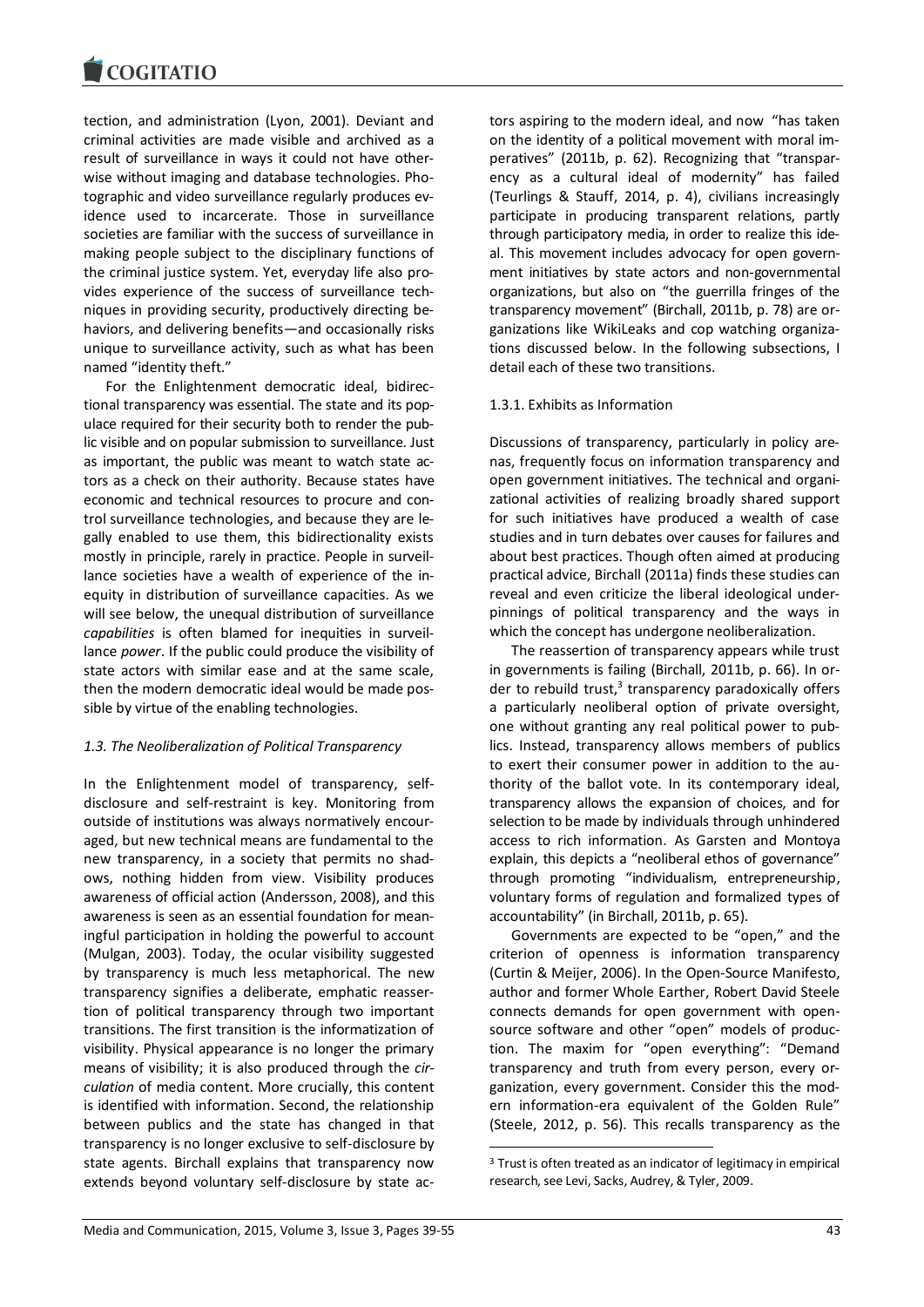

Enlightenment's secular alternative to religious moral codes. Here we see not only a new credo, but one with a particular Enlightenment legacy being adapted to a new sociotechnical condition. This is not without precedent. Three decades ago, Langdon Winner (1986) critiqued the treatment of information as self-evidently and positively valuable, calling it "mythinformation." In the 1970s and 1980s, the "computer romantics" associated with the Whole Earth movement advanced a techno-utopian view of the promise of information technology to assure participatory democracy, eliminate toil, and assure environmental sustainability. It is this very contingent named and critiqued in Winner's essay, in which he describes mythinformation as grounded in four key assumptions: first, people are bereft of information; second, information is knowledge; third, knowledge is power; and finally, increasing access to information enhances democracy and equalizes social power. What is unique to the contemporary moment is evinced in calls for open government, which demonstrate political transparency is now also a response to "neoliberal audit culture" (Birchall, 2011b, p. 65).

The new transparency encourages beliefs in images speaking for themselves, in cameras as mechanically objective witnesses, and in information as self-evident. Together, the articulation of these beliefs function as a realist narrative (Harris, 2011). The view of mechanical objectivity has deep historical precedent. The first cameras were said to provide "a release from the 'artistic aids' that always threatened to make interpretation a personal, subjective feature of depiction." This mechanical objectivity was "defined by its moralized and automatic status beyond the reach of the artist's hand…boosters of mechanical objectivity…were automatic and as such did not pass through the dreaded dark glass of interpretation" (Galison, 1999).

Technologies that produce indexical images (e.g., photographic cameras) were originally idealized as tools that aided in observation that could communicate "truthful inferences about the world." Crary argues that the camera only briefly maintained this status, which quickly became seen as "a model for procedures and forces that conceal, invert, and mystify truth" (Crary, 1992, p. 29). The new transparency, however, radically repels such cynicism about images, invoking the spokesmen from the Enlightenment who distrusted the corruptible and biased minds of humans and favored the mechanical objectivity of the camera (Galison, 1999). The modern models of mind and perception that see human consciousness as a mirror of the world—"to look means to see, or that to see means to understand" (Burnett, 1995, p. 3)—is reasserted through the new transparency.

A special kind of objectivity is earned by virtue of qualities of new media technologies that produce the new transparency. Yesil explains:

Camera phones… play a significant role in… documenting the misconduct of others, and functioning as tools of surveillance. They reorganize visual documentation and the construction of truth and reality, especially through the emphasis placed on users, and raw, unedited footage. They are generally conceptualized as instruments that we can believe in as neutral recorders of truth and reality, and stand as symbols of neutral vision and transparency mostly because they serve as 'nonhuman witnesses' in the sense that human capacities are irrelevant to their operation. As such these devices have begun to occupy a central position within the matrix of visual documentation and the construction of truth and reality. (Yesil, 2011, p. 285)

The discourse of the new transparency establishes that mediation occurs not as a result of imaging, information, and communication technologies, but by virtue of political interference with or suppression of content. Though traditional norms guiding journalists and media industries have promoted transparency, in that an "essential function of the media in liberal democracies is to legitimate power by holding it to account" (Schlosberg, 2013, p. 213), this ideal has been undermined by political-economic influence. Politicaleconomic approaches to media emphasize economic interests that filter or manipulate content that would otherwise be unproblematic for audiences to commonly receive, absent any need for interpretation, as *mere information*. Criticism of consolidated media ownership and normative claims that favor pluralization suggest the decentralization of and participation in production and distribution afforded by convergence culture and the network society have inherent democratizing potentials (Bagdikian, 2004; Castells, 2010; Jenkins, 2008; McChesney, 1997). The problem from such perspectives has to do with ownership and control. The propaganda model of Herman and Chomsky (2002) stresses media ownership as fundamental to the content that circulates. The historically concentrated ownership of media by elites aided hegemony and the production of the consent of the governed. Removing the manipulation of communication by hegemonic powers results in content that is stripped down to mere objective information. This perspective has been criticized as a "hypodermic" model of media, where content is "injected" into viewers (Croteau & Hoynes, 2000).

Openness and sharing, and technologies like social media and clouds, all contribute to information being seemingly liberated from traditional political-economic filters. Documentations travel far, often not fully under control by those responsible for their origination, and "images literally flee from organized control" (Koskela, 2006, p. 164). Beyond this liberation of information from elite control, as Byung-Chul Han (2012) explains, what is made visible in the transparency society is now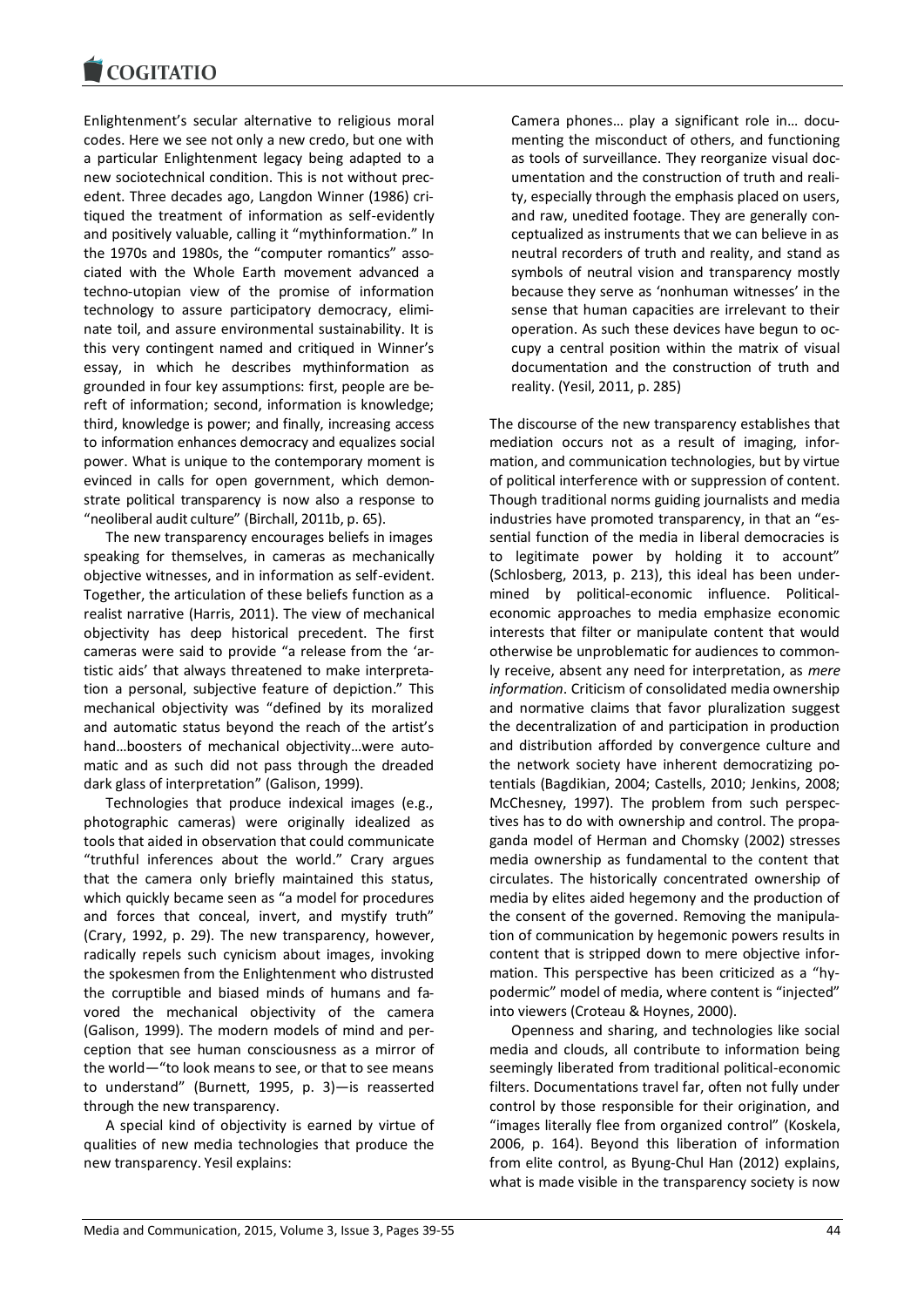beyond need for interpretation. What is made visible is objective, pure information, and it is computed via pure machinic logics. In fact, the demand for transparency is invoked most emphatically in conjunction with norms expressing the inherent freedom of information that must be preserved, not infringed upon. Televisibility flattens time and space, makes activities persistently visible, archivable, retrievable. Transparency today denies the occurrence of mediation by rejecting temporal significance. Rather than mediated, transparent images are *immediated*, in terms of their instantaneity. Temporal actions are subordinated to predictable, timeless access, for ease in monitoring and control. Televisible images are produced, instantly available, stored, accessed, and circulated. Transparency now represents unmediated contact because images become mere information. It permits neither gaps in information nor gaps in one's field of vision.

## 1.3.2. Media Participation and Neoliberal Citizenship

Just when images are simplified as information, the governed are homogenized into a single mass public. The new transparency amends Rousseau's general will with Habermas's public sphere. In the modern bourgeois conception of the public,

"private persons" assembled to discuss matters of "public concern" or "common interest"…These publics aimed to mediate between "society" and the state by holding the state accountable to "society" via "publicity." At first this meant requiring that information about state functioning be made accessible so that state activities would be subject to critical scrutiny and the force of "public opinion." Later it meant transmitting the considered "general interest" of "bourgeois society" to the state… (Fraser, 1993, p. 4)

For Habermas, "the full utopian potential of the bourgeois conception of the public sphere was never realized in practice" (Fraser, 1993, p. 5). A stratified society produced conditions for exclusion from the public sphere and unequal authority within it. With the explosion of the mass media, the increasing scale of industrial production, and the growth of conspicuous consumption, critics like Thorstein Veblen, John Dewey, and Walter Lippmann saw the potential of the public sphere in crisis. They saw, according to Aronowitz, that "knowledge of public events had become impossibly fragmented, everyday life had become increasingly privatized, and, perhaps most importantly, the whole society had become absorbed in an orgy of consumption" (Aronowitz, 1993, pp. 75-76). Informatization provides a resolution, cohering the public once again. The new transparency now sees the instrumental conditions available to realize the full utopian potential of McLuhan's (1965) global village, and media participation is a primary means of civic participation in this space. This ideal model of global citizenship is founded in the coincidence of neoliberalism and informationism (Neubauer, 2011).

Transparency connotes unmediated visibility. In the new transparency, key mediating qualities historically recognized as fundamental to indexical and moving images are eclipsed by emphasizing the qualities of new digital technologies. Incidental or serendipitous recording by civilians and the ubiquity of surveillance cameras removes the mediating effects of editorial selection (Schwartz, 2009; Yesil, 2011). In the past, state and corporate institutions had greater capacity to engage in surveillance, but consumer-grade cameras and social media technologies have made available similar capacities to civilians. The smart phone with its video capability and data-connection permits incidental recording of activities both everyday and anomalous (Yesil, 2011). As Birchall explains, "the availability of technologies of surveillance and information exchange ensures we can be both objects and agents of intelligence" (Birchall, 2011a, p. 11). As costs for consumer electronics have lowered, the threshold to acquire imaging surveillance technologies have increasingly enabled *sousveillance*, the watching by publics of those with institutional authority. In this way, the modern panopticon is joined by the *synopticon*, where the many are now—or once again, as in Rousseau's state of nature—able to watch the few (Mathiesen, 1997). Synoptic technologies, Yesil claims, promote visibility in a "'viewer society' where individuals are not only subject to surveillance by government agencies, state institutions, corporations, etc. but also become surveillers themselves as they 'watch' the few and scrutinize them through mass media and television" (Yesil, 2011, p. 285). Increasingly, little is left out of the frame, all shadows have light cast into them—or "night vision" enabled cameras pointed at them. Mobile technologies and other comparatively inexpensive technologies, like digital editing software, lower the financial barriers to entry into media production. Social media platforms function as distribution channels, so barriers to distribute content are also lower (Jenkins, 2008; Yesil, 2011). Viral circulation of content by users of social media and similar platforms makes up for the filtering effects of editorial staffs and the powerful interests that persuade them. These qualities are prioritized by advocates for the democratizing or liberating qualities of new technologies, once again reasserting the camera as an objective witness, now in the hands of billions of users worldwide. Larry Diamond calls these "liberation technologies" and "accountability technologies", because they "provide efficient and powerful tools for transparency and monitoring" (Diamond & Plattner, 2012, p. 10). "Individuals use their camera phones not only for personal communication," Yesil (2011) ex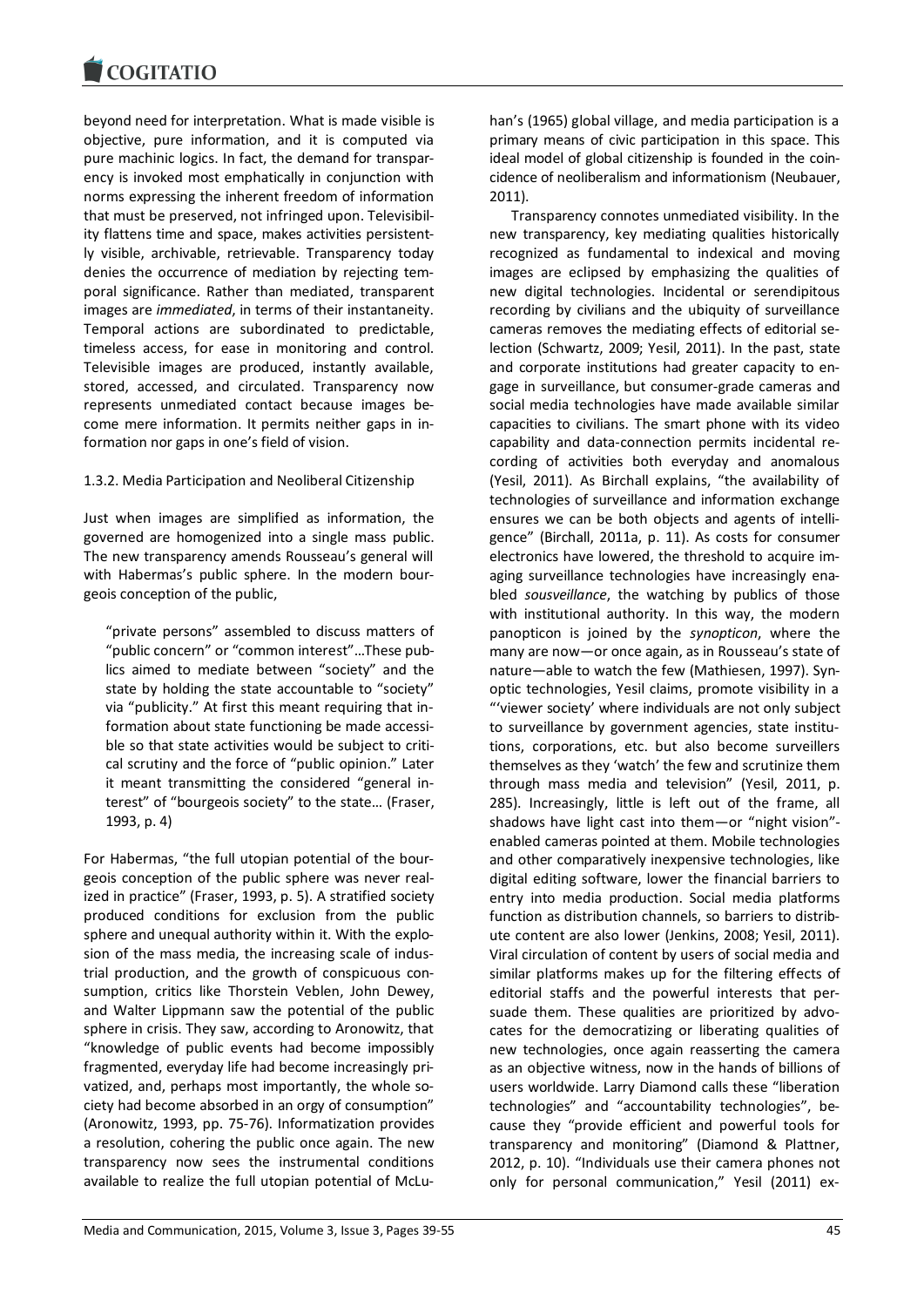plains, "but also for documenting the misconduct of others, which leads to the description of such sociotechnological practices as enablers of inverse surveillance that empower ordinary individuals to watch the authorities from below" (p. 285). This sousveillance is claimed to afford the expansion of political, social, and economic freedom (Diamond & Plattner, 2012).

Given new technological affordances to produce exhibits, today "the lines between reader and reporter, news and opinion, and information and action have all become blurred" (Diamond & Plattner, 2012, p. x). As such, media users are now simultaneously producers and consumers, or "prosumers" (Jenkins, 2008), who participate in the production of transparency. Anthony and Thomas (2010) explain "participatory media technologies that allow for the creation and distribution of user-generated content overturn traditional notions of all-powerful news media that define and restrict a largely passive audience" (p. 1283). Policymakers and scholars frequently express belief that such digital tools have profound political impacts, and emphasize the role played by access to alternative and independent sources of information enabled by unfiltered access to the internet (Etling, Faris, & Palfrey, 2010). That the "arena for political commentary and competition is more fast-paced, more decentralized, and more open to new voices and social entrepreneurs than ever before," is taken as evidence that the ease and efficiency in generating and dispersing a diversity of media content is inherently democratizing (Diamond & Plattner, 2012, p. x). As the digital divide in surveillance technology is closing (Mann et al., 2003, p. 335), a singular public is both enabled and expected to be media prosumers as a key performance of their citizenship (Dean, 2008).

When institutions themselves are deemed inappropriately transparent, civilians increasingly—enabled by cheap and abundant digital technologies—monitor institutions and official actors. Watchdog media checks and augments information provided by the selfdisclosure of officials and institutions. More recently, civilians are active as watchdogs of their own sort, not only as intentional, planned activity, but also through incidental, happenstance documentation of official conduct (Anthony & Thomas, 2010). Civilians monitor wildlife, air and water quality, and produce similar environmental indices (Jalbert, Kinchy, & Perry, 2014; Kinchy, Jalbert, & Lyons, 2014; Kinchy & Perry, 2012; Ottinger, 2010). This activity is done as a form of redundancy, to quantitatively improve extant data or enhance quality of knowledge thus produced through repetition. This activity may be done where extant data is deemed deficient, either of poor quality or limited in quantity, to fill in gaps of knowledge otherwise left incomplete in quality or coverage. Finally, it can be undertaken when existing monitoring is deemed negligent, an oversight. In the new transparency, anything

transparency is to be a good citizen. Since the new transparency ascribes absolute, positive value to visibility, the technologies and techniques that render bodies visible to surveillance produce power, and presumably with symmetry. This discourse frames imaging, communication, and information technologies as plastic, amenable to serving and empowering any interests. Surveillance activity is not exclusive to powerful institutions and actors who derive authority from these. The new transparency encourages a view of surveillance that is neutral, one where watching from below is productive of new powers for those outside the traditionally recognized structures of authority. Despite reliable substantiation for expectations that these new capabilities foster consequential

political participation, the pervading doctrine of the new transparency allows such expectations to persist in absence of a demand for evidence supporting them. Even the most hopeful advocates for liberation technology (see, e.g., Diamond & Plattner, 2012) recognize the limited or equivocal evidence supporting their descriptions of these technologies as such. Here, the quasi-religious, doctrinal quality of the new transparency is revealed: it is, at its core, a faith rooted in history, ritually reproduced through insistence upon its efficacy and popular use predicated on this efficacy.

that escapes view is a source of risk or danger by virtue of its invisibility. Civilian voluntarism increasingly supplements or replaces activity historically in the purview of governments. This may be done, as we might expect, when there is a breakdown in trust among publics for the institutions that are or would usually be tasked with such surveillance. Redundant monitoring is especially indicative of this lack of trust. But it is also activity promoted by neoliberalization, as government agencies scale back due to funding and other cuts. Civilian monitoring steps in where government surveillance is deficient, negligent, or underfunded. In such a situation, the production of transparency by civilians develops a quality of civic participation, and in democratic societies, this confers a positive normative quality to the activities of monitoring (Dean, 2008). To produce

## **2. The New Transparency of Police**

The prior section details the intellectual origins and social shaping of a concept that figures centrally in discourse about of policing's new visibility (Brucato, 2015; Goldsmith, 2010; Thompson, 2005). Transparency relies on a visibility produced by surveillance. During the past century, the use of camera surveillance became crucial to the maintenance of order just as citizens were increasingly tasked with producing transparent relations. In this section, I explain these two changes coincide with the new transparency of police. Using a situational analysis (Clarke, 2005), my research began by archiving videos documenting police violence, profil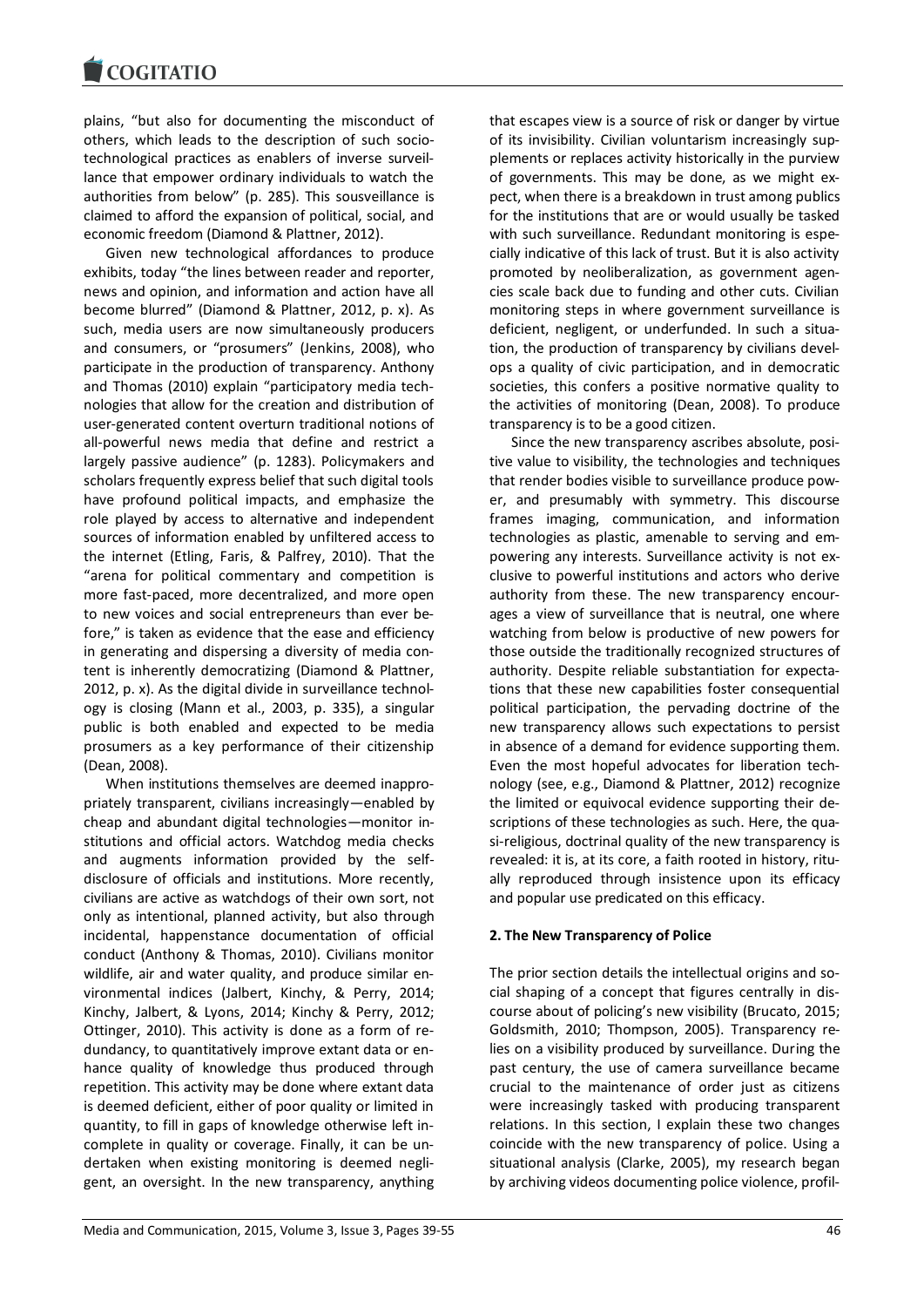ing organizations that circulated these on social media, and building situational maps that identified key themes in pertinent discourse. My primary objective was to explain the proliferation of these videos. After years of studying discourses involving them, the theme of transparency was found to clearly pervade discussion of these videos and of policing's visibility (Boyatzis, 1998). I established an archive including scholarly research, public press articles, online and social media posts by activists, and supplemented these with original data from interviews and field notes. From this archive, I have selected and provided below key content that establishes the role played by modern notions of transparency and the discursive work in contemporary political contentions about police violence that are modifying these notions to develop the new transparency.

## *2.1. A New Era of Police Visibility*

In 1991, the beating of Rodney King by Los Angeles Police Department (LAPD) officers was incidentally and covertly video recorded. Its release exposed the brutality of policing beyond the communities that chronically experience such violence (Skolnick & Fyfe, 1993). The video, which Mann and colleagues refer to as "probably the best-known recent example of sousveillance" (Mann et al., 2003, p. 333), made visible what the Christopher Commission later determined was routine police practice by the LAPD. This genetic moment in the history of incidental video documentation of police violence demonstrates the discourse of the new transparency. Los Angeles attorney and former State Department official, Warren Christopher, headed an independent investigation into a pattern of civil rights violations and violence by the LAPD. He wrote this Commission

owes its existence to the George Holliday videotape of the Rodney King incident. Whether there even would have been a Los Angeles Police Department investigation without the video is doubtful, since the efforts of King's brother, Paul, to file a complaint were frustrated, and the report of the involved officers was falsified. Even if there had been an investigation, our case-by-case review of the handling of 700 complaints indicates that without the Holliday videotape the complaint might have been adjudged to be "not sustained," because the officers' version conflicted with the account by King and his two passengers, who typically would have been viewed as not "independent." (Independent Commission on the Los Angeles Police Department, 1991, p. ii)

Yesil (2011) explains the lasting significance of the Rodney King video, writing it "has served as one of the first and most widely-viewed examples of the power of mobile recorded image. The message of the Rodney King tape was that no person, institution or organization was immune from being monitored" (p. 280). The tape's power, she argues, was earned through its contents being widely disseminated and generating unprecedented public awareness about police violence. Responding to the Rodney King controversy, Skolnick and Fyfe (1993) argued that, "in the absence of videotapes or other objective recording of gratuitous violence, brutality rarely causes public controversy and is extremely difficult to prove" (p. 19). Here, not only is video objective, able to "prove" what happened, but public controversy is conditioned on this particular mode of exhibition. Crucial for the new transparency is that the value of this video remains even though the officers who brutalized King were exonerated in criminal court.

At the turn of the century, Regina Lawrence (2000) claimed that "most instances of police use of force are spontaneous, and the vast majority do not occur in the glare of television lights" (p. 14). Just a decade later, Diamond explained "incidents of police brutality have been filmed on cellphone cameras and posted to YouTube and other sites, after which bloggers have called outraged public attention to them" (Diamond & Plattner, 2012, p. 10). Now, Goldsmith (2010) explains, "video is the new reality" with "policing's new visibility." Jeffries (2011) argues, "cell phone surveillance" has "'turned on its head' the idea that the citizenpolice officer relationship is an asymmetrical one" (p. 74). In just a decade, the game has seemingly changed, and the new technologies (e.g., mobile phones, microblogging and other social media) that produce and distribute this surveillance are credited for having changed the power dynamics in political culture. Disguising or hiding illegal or other offensive behavior is not as fully within the command of officers and agencies as they had been in the past. While acknowledging he is unclear about *how* this visibility will offer it, Goldsmith (2010) nonetheless finds it "highly probable that the new capacities for surveillance of policing inherent in these technologies may increase the police's accountability to the public" (p. 915).

Yesil (2011) claims that the use of cellphones to document the misconduct of others leads "to the description of such socio-technological practices as enablers of inverse surveillance that empower ordinary individuals to watch the authorities from below" (p. 285). Each new video documenting police brutality is said to produce "ruptures" in the "social fabric" because they bring up past injustices, as with the beating of Rodney King (Anthony & Thomas, 2010, p. 1292). In 2009, dozens of witnesses watched BART (Bay Area Rapid Transit) Police Officer Johannes Mehserle shoot Oscar Grant in the back, killing him while another officer restrained him, prone on a train platform in Oakland, California. The incident was video recorded by several of these witnesses. Since then, dozens of beatings and killings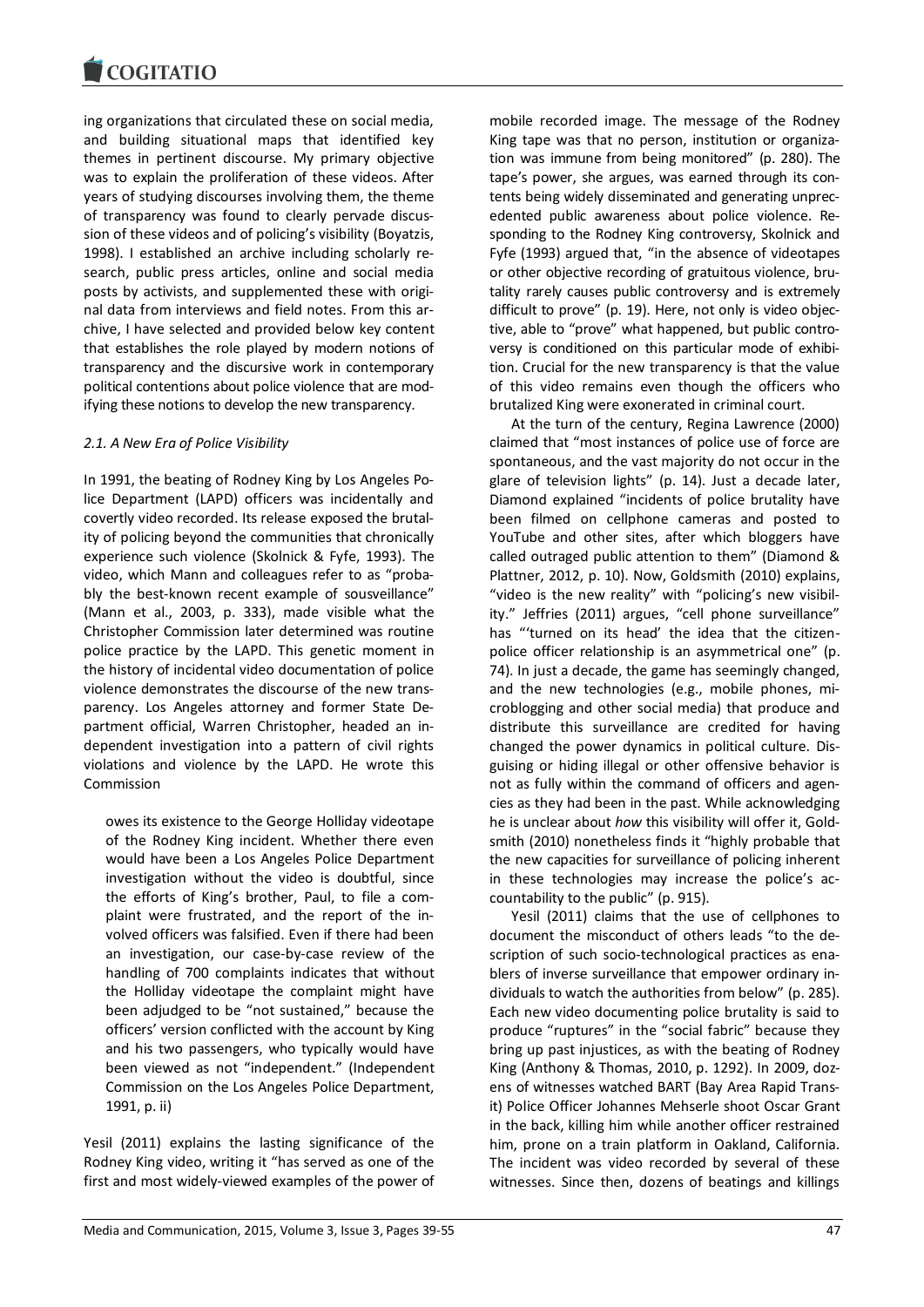by police have been documented by civilians on their cell phones, including Eric Garner being choked and suffocated by New York Police Department Officer Daniel Pantaleo in July 2014; Charly "Africa" Leundeu Keunang being shot and killed by a LAPD Sgt. Chand Syed and Officers Francisco Martinez and Daniel Torres in February 2015; and Walter Scott being shot and killed by North Charleston Police Officer Michael T. Slager in April 2015.

According to the discourse of the new transparency of police, the ability for civilians to produce policing's visibility empowers them in ways previously never imagined. These powers emerge from the mechanically objective qualities of cameras and the self-evident even scientific—qualities of the media they produce. New popular abilities to make truthful claims backed by documentation and to thereby hold officials accountable are importantly joined by a protective power: to prevent police violence from being used against other community members or oneself (Brucato, 2015). This preventative power, provided by the visibility cameras produce, recalls Bentham's claim that behavior improves when people are strictly observed.

## *2.2. Cop Watching*

This case is provided to demonstrate how the discourse of transparency functions in contemporary political contention. Regardless of the validity of the Enlightenment ideal for transparency in adequately describing the actual functioning of contemporary democracies, this conception lives on in the discourse and political activities of advocates for transparency. The following case study focuses especially on particular groups of such advocates: self-described "police accountability" activists who video record police and advocate that civilians also engage in such documentation. Cop watching has come to describe two kinds of activities. Cop watching has always referred to organized, intentional documentation of police by community groups; but it increasingly also describes the incidental, happenstance documentation by independent civilians (Huey, Walby, & Doyle, 2006; Toch, 2012; Wilson & Serisier, 2010). The modern ideal of transparency would suggest that making visible the administration of the law would protect civilians from its excesses, because transgressions would be subjected to accountability—or otherwise administrators would lose legitimacy. In my original interviews with them and in their public statements, cop watchers describe their motivations for making policing more visible. Like Pete Eyre, a co-founder of the organization Cop Block, who says "I'm a definitely a big advocate of transparency" (WeAreChange, 2013), these police accountability activists leverage what they see as the police's need for legitimacy to promote accountability.

On August 9, 2014, in Ferguson, Missouri, while on

duty a white police officer, Darren Wilson, shot and killed Michael Brown, an unarmed, 18-year-old Black man. While this incident captured the attention and inspired the mobilization of existing activists and organizations across the country, it also produced a spontaneous uprising in Ferguson that continued for months. David Whitt lives in the housing project where Brown was killed. Despite not having an activist history, he became active daily in political agitation in his community. Whitt was both protesting the killing, but also engaging in efforts to constructively respond to what he saw as a pattern of excessive force, and particularly against people of color. He founded the Canfield Watchmen, who engaged in daily cop watch "patrols" to record police stops. With the support of a crowdfunded campaign by We Copwatch, the Canfield Watchmen distributed over one hundred wearable video cameras to area residents for them to serendipitously record police stops on an individual basis.

Cop watchers see their activities as preventing the invisibility of police violence. Like Rousseau, they see opacity as a vice itself and one that encourages further unethical behavior, often with brutal or deadly consequences. Video keeps individual officers honest. Those who transgress can be targeted as on this basis by cop watchers. Pete Eyre of the police accountability organization, Cop Block, claims because "it's individuals who act…it's individuals who are responsible for their actions" (personal communication, February 17, 2015). Here we see transparency functioning in its modern normative sense: enabling the mutual regulation of individual behavior.

Community organizer and independent journalist, Gregory Malandrucco, articulates that camera surveillance enables the kind of bi-directional transparency Bentham preferred:

Today, video captures not only civilians acting beyond the bounds of legality against the state and its laws, but also egregious instances of police officers breaking the very laws they are sworn to uphold. Technology presents us with the unforeseen potential to hold public officials accountable for their actions in swift and certain terms, as equal members of society… (Malandrucco, 2012)

Civilian participation in media production places civilians on more equal footing with police and other state actors. This view demonstrates in action the idea that this kind of transparency works to legitimate vertical inequalities in representative democracies. More importantly, if officials, functionaries, and other agents of the state are insufficiently visible, individual citizens can now offer the corrective. Jeffries writes that "using a cell phone camera to monitor police work is a relatively easy way to participate in the democratic process. Doing so gives people a sense of efficacy; that they can impact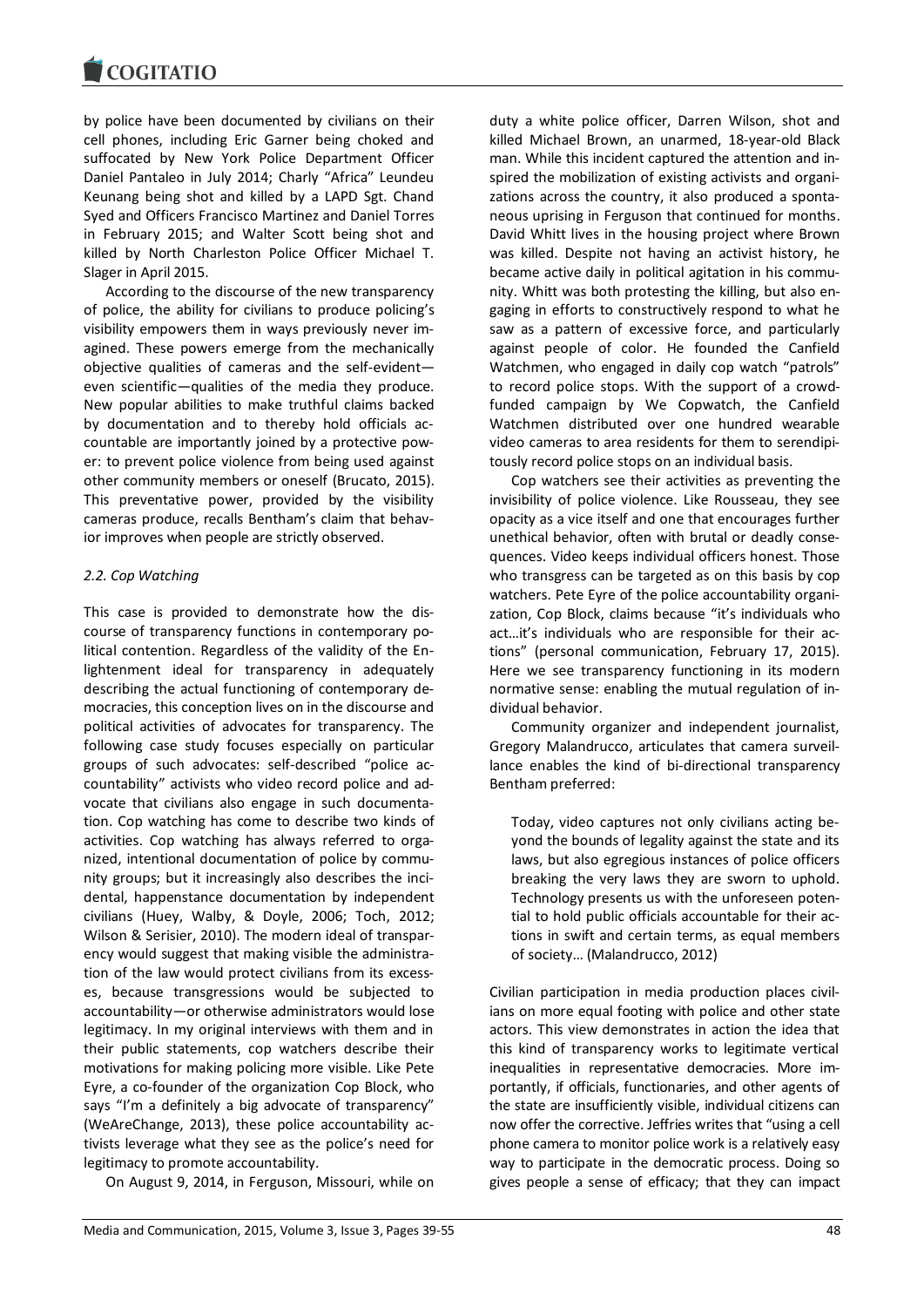what the government does" (Jeffries, 2011, p. 74).

Given the new transparency, the content of these videos is self-evident and objective, prior to or even forbidding any interpretation. Eyre presents transparency as a technically-enabled quality: "If I say 'Hey, this just happened,' they don't have to try to determine if I'm being factual or not." Because "the lens of the camera is objective," he says, "People don't have to know me, or trust me… They can just look at the video." (WeAreChange, 2013).

Cop watchers see themselves not only as participating in viewing the articulation of state power, but also as producing new popular power. The belief that popular media production and circulation can produce power is grounded in three claims. The first is because it circumvents filtering effects enabled by the political economic power of the mass media. Matt Agorist of *The Free Thought Project* claim that unfiltered content generation and circulation is "changing the world." "Technology and the internet," he writes, "is giving way to amateur reporters putting out unfiltered and unedited news. This is the future, this is how REAL change is brought about; not from fat cats in nice suits lying to you" (Agorist, 2014). As Eyre explains:

We live in a time now with technology, where we can go around the would-be censors that really thrive on the control and access to information. Today with the internet and other technologies we can really bypass those gatekeepers and support each other…(personal communication, February 17, 2015)

Second, media produced by civilians shapes the agenda in political forums and in mass media reporting. Grant A. Mincy of Center for a Stateless Society claims "new technology, independent media and good old human communication" have provoked increased attention by mainstream news outlets that are following agendasetting happening at the grassroots. "We are connected, we talk, we control the public arena and we make stories go viral," he explains. "In the face of increased violence folks are taking to social media to spread news and directly confront state power" (Mincy, 2013). Finally, because of the supposed civilizing quality of transparency, cameras provide their users with protective power. Wendy McElroy (2010) claims "cameras have become the most effective weapon that ordinary people have to protect against and to expose police abuse."

## *2.3. Exhibiting Unaccountability*

Sen (2010) applies the modern triad of transparency, accountability, and legitimacy to police, explaining that in a democratic society police are accountable to the people, and also have "a proximate responsibility to the law of the land which expresses the will of the people" (p. 1). He further maintains that "the police

should be transparent in its activities. Most of the police activities should be open to scrutiny and subject to reports to regular outside bodies" (Sen, 2010, p. 9).

Prenzler and Ronken (2001) reviewed several decades of research throughout the Anglophone world to systematically review predominating models of police accountability. Initial police accountability included accountability to law and to elected officials, to which was later added internal investigations and review by external agencies. Cop watchers may advocate using video footage to ensure greater accountability through such processes. However, they add to or replace these processes by promoting the withdrawal of police legitimacy by publics.

Cop watching, Jeffries (2011) contends, "has introduced an element of accountability that heretofore has been absent" (p. 74). By filming police, "unknown cameramen and women lived out high democratic ideals" through this mode of bearing witness (Meyer, 2015). Acknowledging "that civilian-held cameras are [not] always effective at securing a conviction," Meyer (2015) cites the example of Eric Garner, killed by New York Police Department Officer Daniel Pantaleo in Staten Island on July 17, 2014. The killing of Garner was video recorded, but no officers were indicted by the Richmond County Grand Jury. Nonetheless, as in the Rodney King incident, the significance of video is that *we know*. After all, in the new transparency, *to see is to know* (Han, 2012). According to contemporary perspectives that venerate transparency, political problems are a result of a deficient or incomplete set of information to be solved through accumulating more and better information (see Winner, 1986).

According to the discourse of the new transparency, once police-civilian interactions are made visible, accountability is the likely or certain outcome. In his report on police repression of Occupy Wall Street protests, Harmon Leon (2011) wrote that "cell phones and social media are the great equalizers in keeping law enforcement accountable." Similarly, Carlos Miller (2014) of the advocacy group, Photography Is Not A Crime!, explains that "justice prevails every once in a while," but "only because it was all caught on video." However, if accountability is not reliably demonstrated, many cop watchers believe this will undermine the police institution by causing a crisis of legitimacy. They agree with journalists like Matt Taibbi (2014), who claims that as a result of the deaths of Michael Brown in Ferguson and Eric Garner in New York, "the police suddenly have a legitimacy problem in this country." Friedersdorf (2014) contends that "the police continue to lose the trust of the public, due largely to documented instances of bad behavior by fellow officers, as well as law enforcement's longstanding inability to police themselves."

Meyer (2015) acknowledges a poor model for justice requires police accountability "rely on someone always standing nearby with a smartphone. But the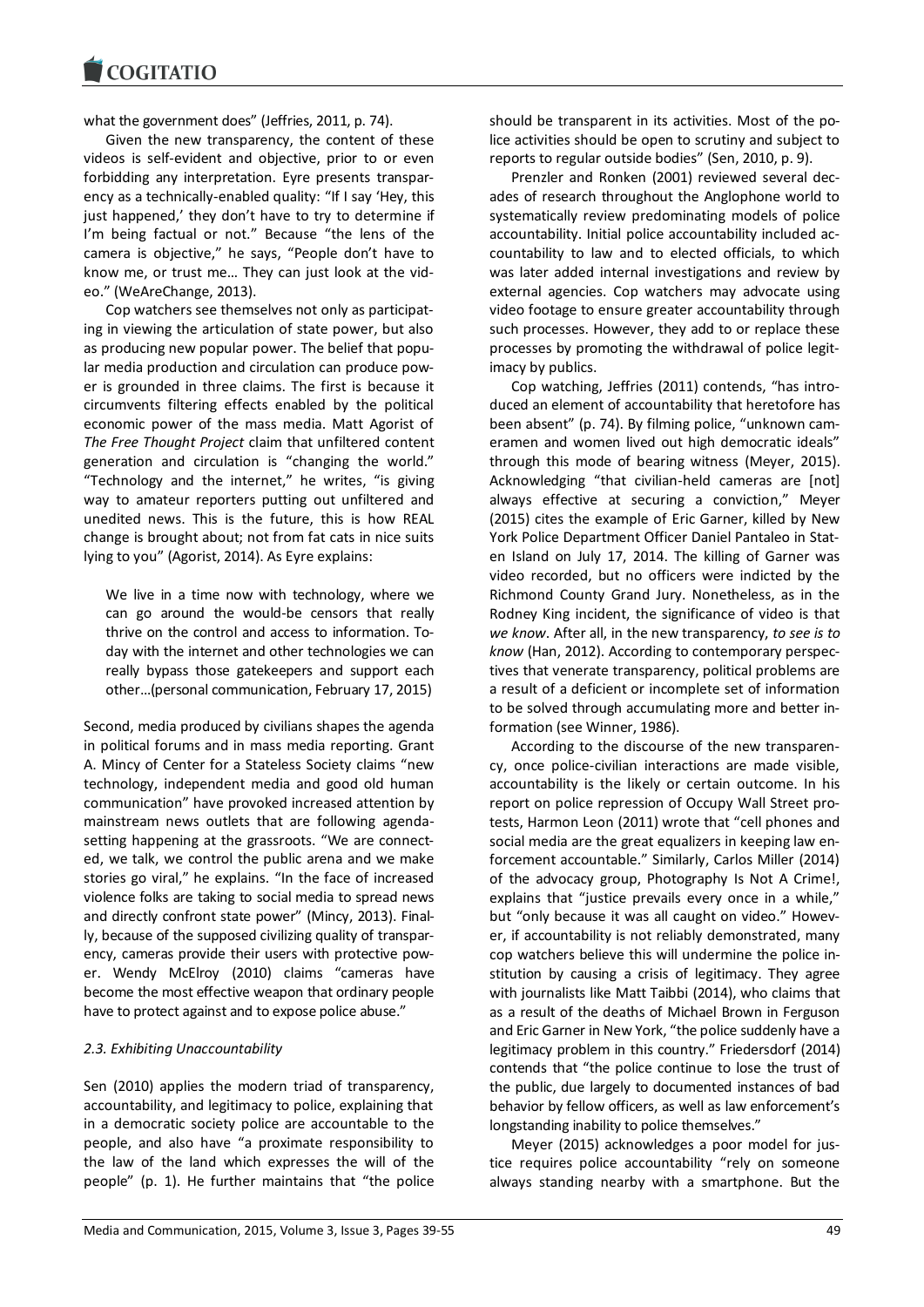process of ascertaining the truth of the world has to start somewhere." Many cop watchers are not only aimed at holding individual officers responsible for transgressions. For Eyre, filming is also desirable

to make clear a pattern of unaccountability that's built into the so-called justice system. The idea that it's just a few rogue people that are doing something is not true…. If people see this as a pattern then….[this will undermine] the legitimacy that they grant to these institutions, or their own willingness to call them and utilize them, or deferment to them, or even the funding of their apparatus… (personal communication, February 17, 2015)

Through accumulation of videos, these will allow the public to see the depicted incidents are not isolated or exceptional, but instead form a pattern revealing the normal function of police. If publics routinely see videos followed by a failure to demonstrate institutional accountability, they would retract the legitimacy they grant to these institutions. "That's ultimately to me what's necessary to have a change" explains Eyre (personal communication, February 17, 2015).

As Rojek, Alpert and Smith (2012) observe, sousveillance media documenting policing activity "provide the public with a snapshot of what the police do" (p. 302). Lersch and Mieczkowski (2005) explain videocameras and media attention may foment distrust and fear of police. This exposure could create the impression that police violence is increasing, when in fact "violent police behavior has a long history, dating back to the early years of law enforcement" (Lersch & Mieczkowski, 2005, p. 553). <sup>4</sup> Because "cell phone camera surveillance of police officers is exposing behavior that some police officers have gotten away with for years" (Jeffries, 2011, p. 73), routine problems of policing are now subject to popular oversight.

When transparency fails to produce accountability, when it does not fulfill the promise of protection, the modern transparency-accountability-legitimacy triad would suggest that legitimacy is certain to fail. Many cop watchers wish to undermine the legitimacy of the police institution, so they believe making its essential violence visible will result in a withdrawal of legitimacy, and this alone will force change. This is why these cop watchers choose media circulation as their primary activity, rather than more traditional means of community organizing to issue demands to or to directly confront governmental institutions. The battle is over legitimacy, and transparency is the tactic of choice.

#### **3. The Resilience of Police**

1

Despite the increased visibility of policing (Goldsmith,

2010), declining violent crime rates (Truman & Planty, 2012) and increased officer safety (Center for Officer Safety & Wellness, 2014), officer use-of-force incidence does not appear to be waning (Alpert & Dunham, 2000, 2004, 2010). Furthermore, officers are equipped with more weaponry to use (Kraska & Kappeler, 1997) in more striated continuums of force (Walker, 2005). In the past decade, police have killed thousands of Americans, and yet only 54 police have been criminally charged for the killings (Kindy & Kelly, 2015). Of those cases that are resolved, less than a third were convicted. These police were sentenced to serve about three years in jail or prison, on average. Oscar Grant's killer, former Officer Johannes Mehserle, served just over a year and a half in jail. The rapid growth in police monitoring should leave us skeptical over claims made regarding its political efficacy. Police know they are now visible, and yet the police institution and its use of violence do not appear to be changing in any fundamental way—certainly not in the ways most cop watchers expect. For all the talk about the popular empowerment caused by cheap imaging and communication technologies, the police institution remains resilient.

Though transparency is widely believed to produce the possibility of accountability (Mulgan, 2003), and is therefore productive of popular power (Birchall, 2011b), this expectation is frustrated by the actual outcomes of documenting police violence. The very proliferation of such media speaks to the limitations of visibility as a protective power. Roger Holliday was hidden in his apartment while LAPD officers beat Rodney King at night in 1991. However, the more recent 2008 video-recorded beating of Michael Cephus showed the close proximity of several citizens filming police during daylight as one officer struck Cephus so hard with a baton that the officer lost his grip on it and it rolled across the street. Hurst Texas Police Department Officer Disraeli Arnold taunted a cameraperson as he brutalized and threatened to kill an already restrained 17 year old, Andrew Rodriguez, in 2012. After kneeing Rodriguez in the head and shouting "Move and die!" he marched him, handcuffed, past the camera and shouted—without prompting—his badge number into the camera. Following the killing of Michael Brown, months of sustained protests in Ferguson, Missouri, sporadic related protests throughout the United States, President Barack Obama signed a bill to fund the adoption of 50,000 on-officer wearable cameras (Brucato, 2015). Rather than demonstrating accountability, publics were offered more transparency.

Cop watching exemplifies the adaptation of modern transparency to contemporary conditions. The new transparency retains qualities from its Enlightenment origins, and renews its conceptual and practical connections to accountability and legitimacy. Emphasizing transparency's connection to ocular visibility, now visibility paradoxically benefits from its mediation, be-

<sup>4</sup> For a detailed history, see Brucato (2014).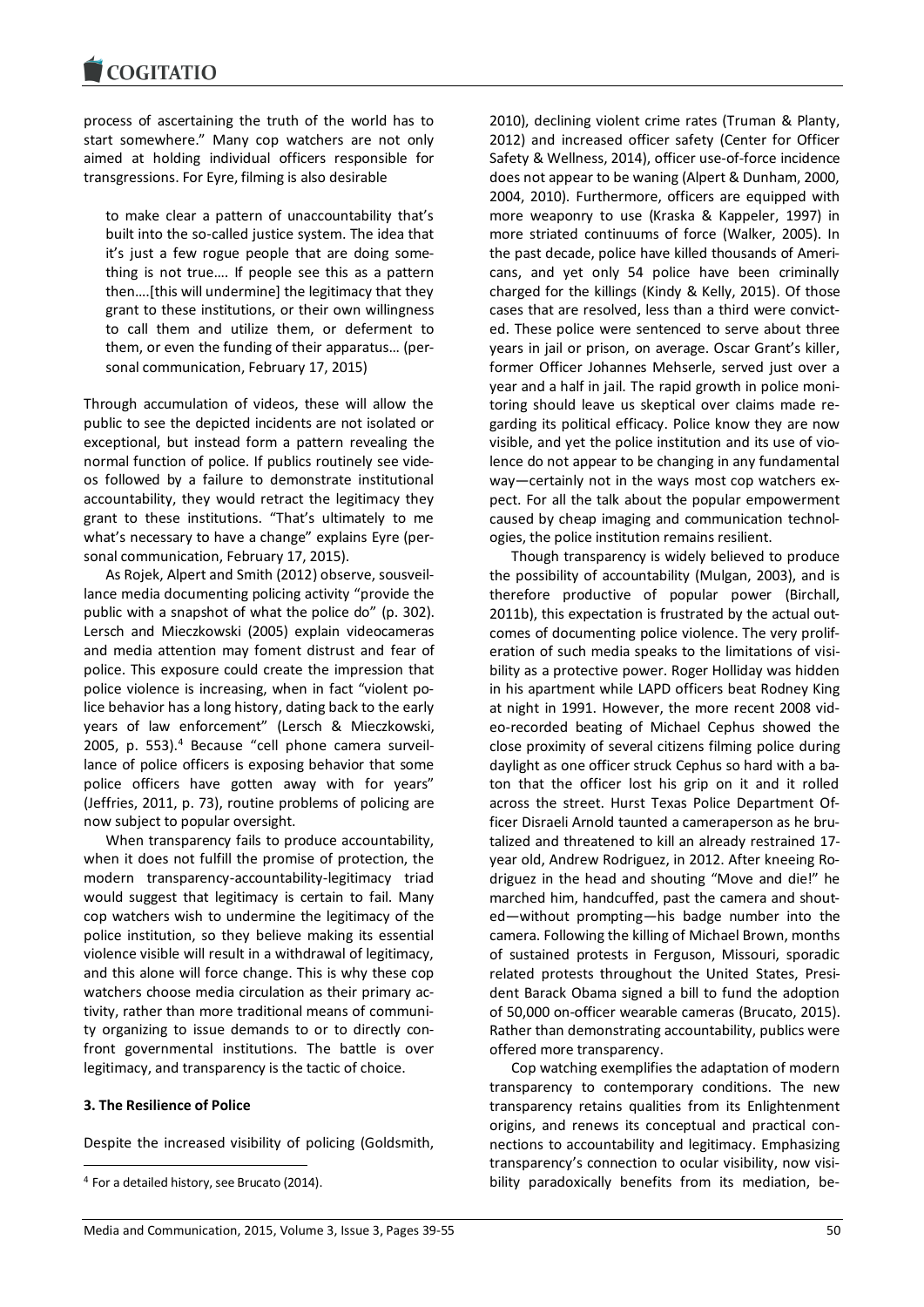

cause it allows for televisibility and archivability while simultaneously maintaining its objectivity. The affordances of new technologies allow for both access and instantaneity. Mediation only retains its positive qualities that allow for transcending the limits of time and distance, providing an archivable object with its own persistent access, but also lending direct access to *what really happened*. Since documentations are not edited or filtered by editorial staffs working for multinational megacorporations, raw footage gives amplified access to what Szarkowski (2007) calls "the thing itself." With streaming video and Tweeted photographs, this can happen instantaneously. Time is suspended, and so images are no longer the embodiment of an afterlife, but rather a sign that the metaphors of life and death do not apply to media. Everything is now. Transparency is presence.

The new transparency undergirds the political strategies not only of most activists and other civil society groups focusing on police violence, but it also motivates considerable political activity on matters of crucial social and environmental importance. Not only do civilians watch police, but they document many aspects of the built and natural environment, both their friends and governmental institutions. Most of all, civilians champion the courage of whistleblowers; WikiLeaks and Edward Snowden have revealed to the world the extensive functions and seemingly shocking outcomes of the military and security apparatus, and the leakers are lauded as heroes.

In his influential conceptualization of "the new visibility," Thompson argues, "mediated visibility is not just a vehicle through which aspects of social and political life are brought to the attention of others: it has become a principal means by which social and political struggles are articulated and carried out" (Thompson, 2005, p. 49). He explains this new visibility is a "doubleedged sword." When cameras are ubiquitous and the internet lowers thresholds to reach audiences, both the governed and the governing are exposed. Yet clearly, both edges of this blade do not always cut the same or as deeply.

What might explain the excitement over WikiLeaks, cop watching, and similar struggles for visibility? Setting aside for a moment common concerns about privacy, might it be that many civilians find in surveillance the possibility of alleviating anxieties by returning to what Rousseau saw as our lost state of nature? New technological affordance allow us to *see through one another*, to make actions apparent in public so people can be held to popular account. But this ideal does not square with current political realities. We might meet the precondition of transparency, the means treasured today as in the early modern period; but the ends of this ideal—a democracy governed through broad participation by all publics, where the powerful are held to account—is far from a reality. Perhaps this footage

provides not a transparent lens into reality, but a mirror reflecting back on its viewers. As Žižek (2011) wrote about WikiLeaks, the shame these disclosures produce is not only directed toward public officials and functionaries, but also back at ourselves "for tolerating such power over us." More importantly, this shame "is made more shameful by being publicised." This, of course, is simply a restatement of the transparencyaccountability-legitimacy model: that there is no authority except that which persists with public consent.

Videos documenting police violence in the United States most often depict Blacks being brutalized, often by white officers, and this squares with long-established patterns in police outcomes (Brucato, 2014). Though public disapproval of police agencies may increase after publicized incidents involving charges of brutality, this disapproval does not become entrenched, especially not among whites (Weitzer, 2002). Not only is there a strong majority approval of police in the United States, this approval is not impacted among whites even when they believe police are brutal and racist (Thompson & Lee, 2004). In keeping with Sir Robert Peel's belief that the public consent and trust are necessary for successful policing, criminological researchers presume its necessity despite so rarely finding it (Reiner, 2010), especially among those populations most intensively policed—Blacks living in segregated urban neighborhoods (Kane, 2005).

The United States is not comprised by a single, homogeneous mass public that together grants its consent to public institutions—neither is any other contemporary liberal-democratic nation, for that matter. Rather the United States was historically and is currently deeply divided along the color line. Joel Olson (2004) referred to the United States as a "white democracy" on the grounds that it has two practical political orders: democracy for white citizens and tyranny for everyone else. This division has always been crucial to the police mandate (Brucato, 2014). While some documented incidents of police brutality have prompted uprisings, these have been few in number, unsustained, and resulted in little more than nominal commitments by public officials to improved police accountability. The rebellions in Ferguson in 2014 and in Baltimore in 2015 were exceptional on many grounds. Importantly, mostly poor, Black nonactivists populated both uprisings, and they remained militantly active in the streets for weeks. Police were shown on amateur video and mainstream media using military vehicles, weapons, armor, and other equipment to suppress both rebellions. When a defined segment of the fragmented U.S. population then demonstrated a persistent lack of consent to the brutal policing that is an ambient presence in their lives, police suppressed this rebellion using military weapons and tactics and in full view of broader publics.

The new transparency casts new technologies as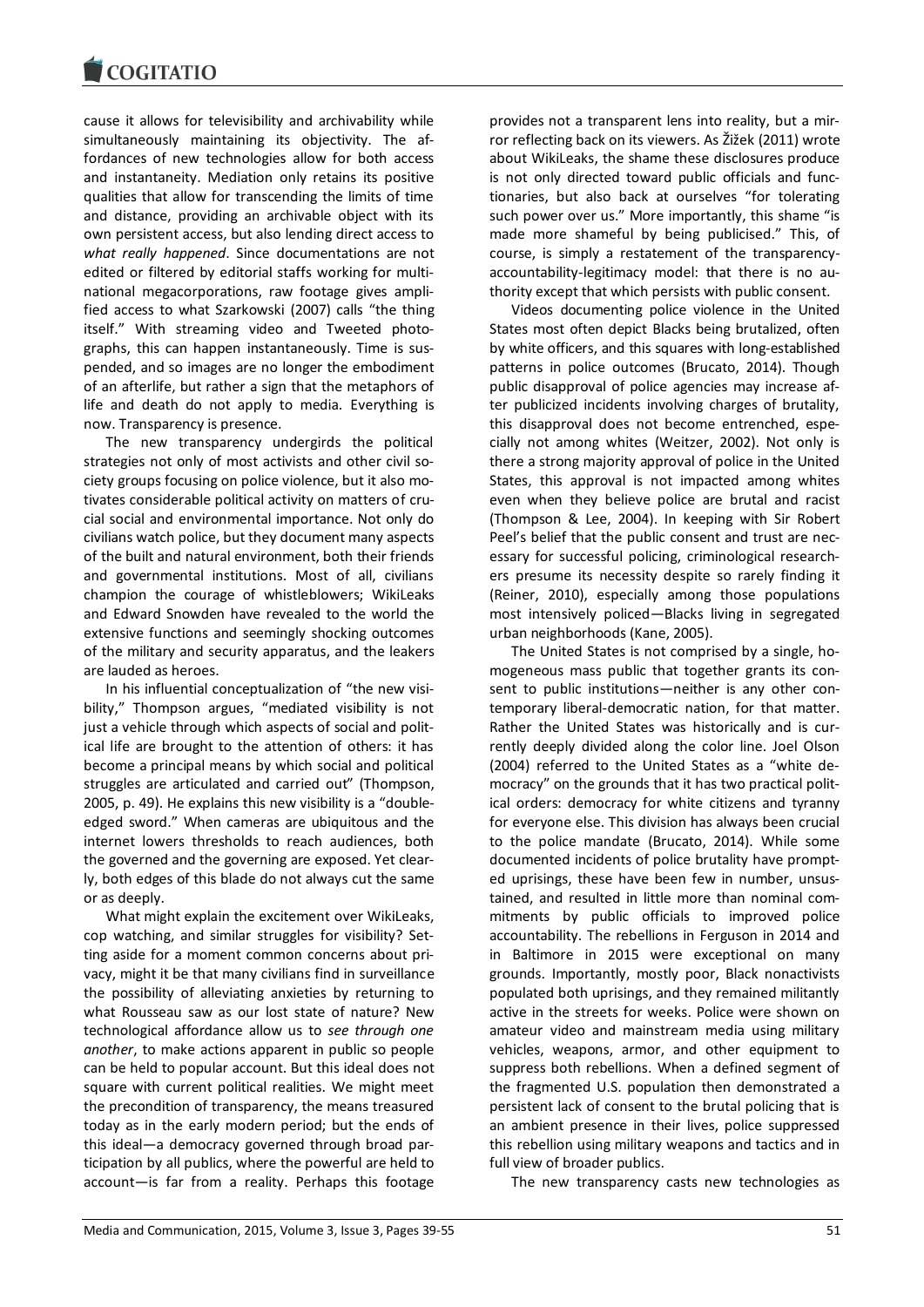enablers of a "global village," allowing a universal humanity to transcend sociospatial divisions, of which the color line is but one indicator. The persistence of this presumption not only avoids the inability for publics to efficaciously act on the basis of such a capacity. This presumption also reinforces what Cheliotis (2010) calls "narcissistic sensibilities and practices, either by presuming that the included already possess a kindheartedness in wait only for specific directions, or by framing 'others' as human only insofar as their stories reflect our own emotional world" (p. 172). The transparency-accountability-legitimacy model presumes an undivided public, perhaps permitting some inequality within it, but not capable of accounting for the categorical exclusion or domination of an entire population.

The new transparency is grounded in the mistaken idea that documentations are self-evident, and that this divided population would make the same sense of videos documenting police violence. As Butler (1993) argued with reference to the Rodney King case, not only are U.S. populations racialized, but, in part because of this, the visible is itself a racially contested terrain. Transparency casts video as capable of speaking for itself. When partisans expect video to function this way, they neglect the political task of engaging in public speech that would provide an antiracist, counterhegemonic interpretation against the dominant reading that interprets police as providers of security and those most intensively policed—people of color, and especially young Black men—as threats to the social order.

## **Acknowledgments**

Thanks to Crina Archer, Langdon Winner, and Nancy D. Campbell for crucial comments on earlier drafts. Thank you to three anonymous reviewers and the editors for close reading and helpful commentary. I appreciate the assistance of Jennifer Mann in finalizing the copy. This research was partly conducted while supported by the Humanities, Arts, and Social Sciences Fellowship at Rensselaer Polytechnic Institute.

# **Conflict of Interests**

The author declares no conflict of interests.

# **Bibliography**

- Agorist, M. (2014, January 20). How individuals with smartphones and cameras are changing the world by filming corruption. *The Free Thought Project*. Retrieved from http://thefreethoughtproject.com/ individuals-smartphones-anhd-cameras-changingworld-filming-corruption.
- Alpert, G. P., & Dunham, R. G. (2000). *Analysis of police use of force data.* Washington, DC: National Institute of Justice.
- Alpert, G. P., & Dunham, R. G. (2004). *Understanding police use of force: Officers, suspects, and reciprocity*. New York, NY: Cambridge University Press.
- Alpert, G. P., & Dunham, R. G. (2010). Policy and training recommendations related to police use of CEDs: Overview of findings from a comprehensive national study. *Police Quarterly, 13*(3), 235-259.
- Andersson, K. (2008). *Transparency and accountability in science and politics: The awareness principle.* New York, NY: Palgrave Macmillan.
- Anthony, M. G., & Thomas, R. J. (2010). "This is citizen journalism at its finest": Youtube and the public sphere in the oscar grant shooting incident. *New Media & Society, 12*(8), 1280-1296.
- Aronowitz, S. (1993). Is democracy possible? The decline of the public in the American debate. In B. Robbins (Ed.), *The phantom public sphere* (pp. 75- 92). Minneapolis: University of Minnesota Press.
- Bagdikian, B. (2004). *The new media monopoly.* Boston, MA: Beacon Press.
- Beetham, D. (1991). *The legitimation of power.* Atlantic Highlands: Humanities Press International.
- Birchall, C. (2011a). Introduction to "Secrecy and Transparency": The Politics of Opacity and Openness. *Theory, Culture & Society, 28*(7/8), 7-25.
- Birchall, C. (2011b). Transparency, Interrupted: Secrets of the Left. *Theory, Culture & Society, 28*, 60-84.
- Boyatzis, R. E. (1998). *Transforming qualitative information: Thematic analysis and code development.* Thousand Oaks: Sage Publications.
- Brucato, B. (2014). Fabricating the color line in a white democracy: From slave catchers to petty sovereigns. *Theoria: A Journal of Social and Political Theory*, *61*(141), 30-54.
- Brucato, B. (2015). Policing made visible: Mobile technologies and the importance of point of view. *Surveillance & Society*, *13*(3/4).
- Bruno, F. (2011). A brief cartography of smart cameras: proactive surveillance and control. In R. J. Firmino, F. Duarte, & C. Ultramari (Eds.), *ICTs for mobile and ubiquitous urban infrastructures: Surveillance, locative media and global networks* (pp. 257-271). Hershey, PA: IGI Global.
- Burnett, R. (1995). *Cultures of vision: Images, media & the imaginary.* Bloomington: Indiana University Press.
- Butler, J. (1993). Endangered/endangering: Schematic racism and white paranoia. In R. Gooding-Williams (Ed.), *Reading Rodney King/Reading urban uprising* (pp. 15-22). New York: Routledge.
- Castells, M. (2010). *The rise of the network society: The information age: Economy, society, and culture, volume I* (2nd ed.). Malden: Blackwell Publishing.
- Center for Officer Safety and Wellness. (2014). *2013 Line-of-duty officer deaths: An overview*. Alexandria, VA: International Association of Chiefs of Police.
- Cheliotis, L. K. (2010). The ambivalent consequences of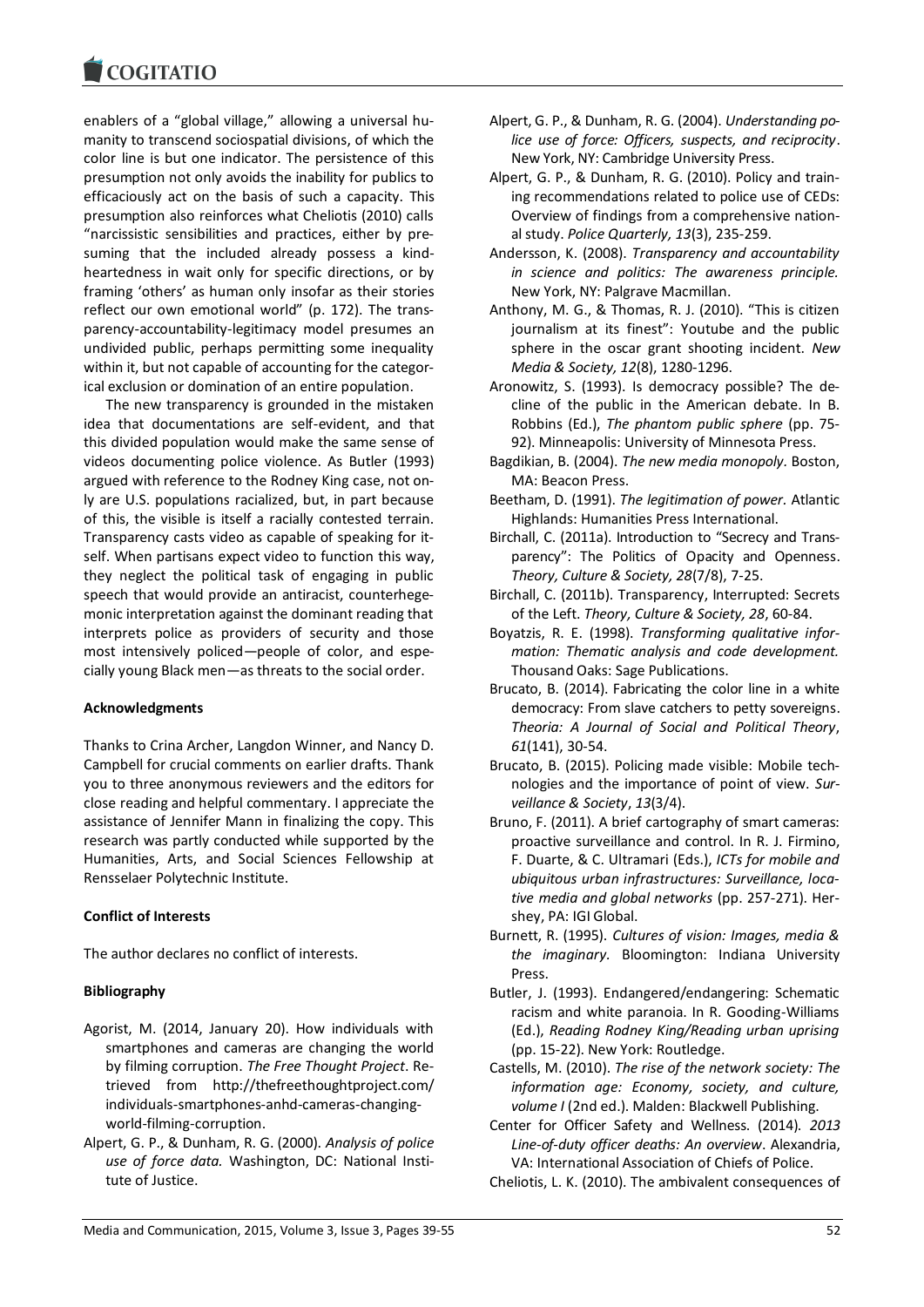**COGITATIO** 

visibility: Crime and prisons in the mass media. *Crime Media Culture, 6*(2), 169-184.

- Chrismas, R. (2013). *Policing in the 21st century: A frontline officer on challenges and changes.* Montreal, QC: McGill-Queen's University Press.
- Clarke, A. E. (2005). *Situational analysis: Grounded theory after the postmodern turn.* Thousand Oaks, CA: Sage.
- Crary, J. (1992). *Techniques of the observer.* Cambridge, MA: MIT Press.
- Croteau, D., & Hoynes, W. (2000). *Media/society: Industries, images, and audiences.* New York: Pine Forge Press.
- Curtin, D., & Meijer, A. J. (2006). Does transparency strengthen legitimacy? A critical analysis of European Union policy documents. *Information Polity, 11*, 109-122.
- Davis, K. R. (1991). Kantian "publicity" and political justice. *History of Philosophy Quarterly, 8*(4), 409-421.
- Dean, J. (2008). Communicative capitalism: Circulation and the foreclosure of politics. In M. Boler (Ed.), *Digital media and democracy: tactics in hard times* (pp. 101-121). Cambridge, MA: The MIT Press.
- Diamond, L., & Plattner, M. F. (2012). *Liberation technology: Social media and the struggle for democracy.* Baltimore, MD: The Johns Hopkins University Press.
- Ellul, J. (1964). *The technological society.* New York, NY: Vintage.
- Etling, B., Faris, R., & Palfrey, J. (2010). Political change in the digital age: The fragility and promise of online organizing. *SAIS Review, 30*(2), 37-49.
- Foucault, M. (1979). *Discipline and punish: The birth of the prison.* New York: Vintage.
- Fraser, N. (1993). Rethinking the public sphere: A contribution to the critique of actually existing democracy. In B. Robbins (Ed.), *The phantom public sphere* (pp. 1-32). Minneapolis: University of Minnesota Press.
- Friedersdorf, C. (2014, August 18). Video killed trust in police officers. *The Atlantic.* Retrieved from http://www.theatlantic.com/national/archive/2014 /08/police-officers-havent-earned-our-instinctivetrust/378657
- Galison, P. (1999). Objectivity is romantic. In J. Friedman, P. L. Galison, S. Haack, & B. E. Frye (Eds.), *The humanities and the sciences* (pp. 15-43). Philadelphia: American Council of Learned Societies.
- Goldsmith, A. J. (2010). Policing's new visibility. *British Journal of Criminology, 50*, 914-934.
- Han, B.-C. (2012). *Transparenzgesellschaft.* Berlin, Germany: Matthes & Seitz.
- Harris, C. V. (2011). Technology and transparency as realist narrative. *Science, Technology, & Human Values, 36*(1), 82-107.
- Heald, D. (2006). Transparency as an Instrumental Value. In C. Hood & D. Heald (Eds.), *Transparency: The*

*key to better governance?* New York: Oxford University Press.

- Herman, E. S., & Chomsky, N. (2002). *Manufacturing consent: The political economy of the mass media.* New York: Pantheon Books.
- Hier, S. (2003). Probing the surveillant assemblage: On the dialectics of surveillance practices as processes of social control. *Surveillance & Society*, *1*(3), 399-411.
- Hier, S. P., Walby, K., & Greenberg, J. (2006). Supplementing the panoptic paradigm: Surveillance, moral governance and CCTV. In D. Lyon (Ed.), *Theorizing surveillance: The panopticon and beyond* (pp. 230- 44). Portland, OR: Willan Publishing.
- Hill, G. (2006). *Rousseau's theory of human association: Transparent and opaque communities.* New York: Palgrave Macmillan.
- Hood, C. (2006). Transparency in historical perspective. In C. Hood & D. Heald (Eds.), *Transparency: The key to better governance?* (pp. 3-23). New York: Oxford University Press.
- Huey, L., Walby, K., & Doyle, A. (2006). Cop watching in the downtown eastside: Exploring the use of (counter)surveillance as a tool of resistance. In T. Monahan (Ed.), *Surveillance and security: Technological politics and power in everyday life* (pp. 149-165). New York, NY: Routledge.
- Independent Commission on the Los Angeles Police Department. (1991). *Report on the independent commission on the Los Angeles police department.* Los Angeles: Independent Commission on the Los Angeles Police Department.
- Jalbert, K., Kinchy, A. J., & Perry, S. L. (2014). Civil society research and marcellus shale natural gas development: Results of a survey of volunteer water monitoring organizations. *Journal of Environmental Studies and Sciences, 4*(1), 78-86.
- Jeffries, J. (2011). Democracy for the few: How local governments empower cops at citizens' expense. *Journal of Law and Conflict Resolution, 3*(5), 71-75.
- Jenkins, H. (2008). *Convergence culture: Where old and new media collide* (Revised ed.). New York: New York University Press.
- Johnson, D., & Regan, P. (2014). *Transparency and surveillance as sociotechnical accountability: A house of mirrors.* New York: Routledge.
- Kane, R. J. (2005). Compromised police legitimacy as a predictor of violence crime in structurally disadvantaged sommunities. *Criminology, 43*(2), 469-498.
- Kinchy, A. J., & Perry, S. L. (2012). Can volunteers pick up the slack? Efforts to remedy knowledge gaps about the watershed impacts of marcellus shale gas development. *Duke Environmental Law & Policy Forum, 22*, 303-339.
- Kinchy, A., Jalbert, K., & Lyons, J. (2014). What is volunteer water monitoring good for? Fracking and the plural logics of participatory science. *Political Power and Social Theory, 27*(2), 259-289.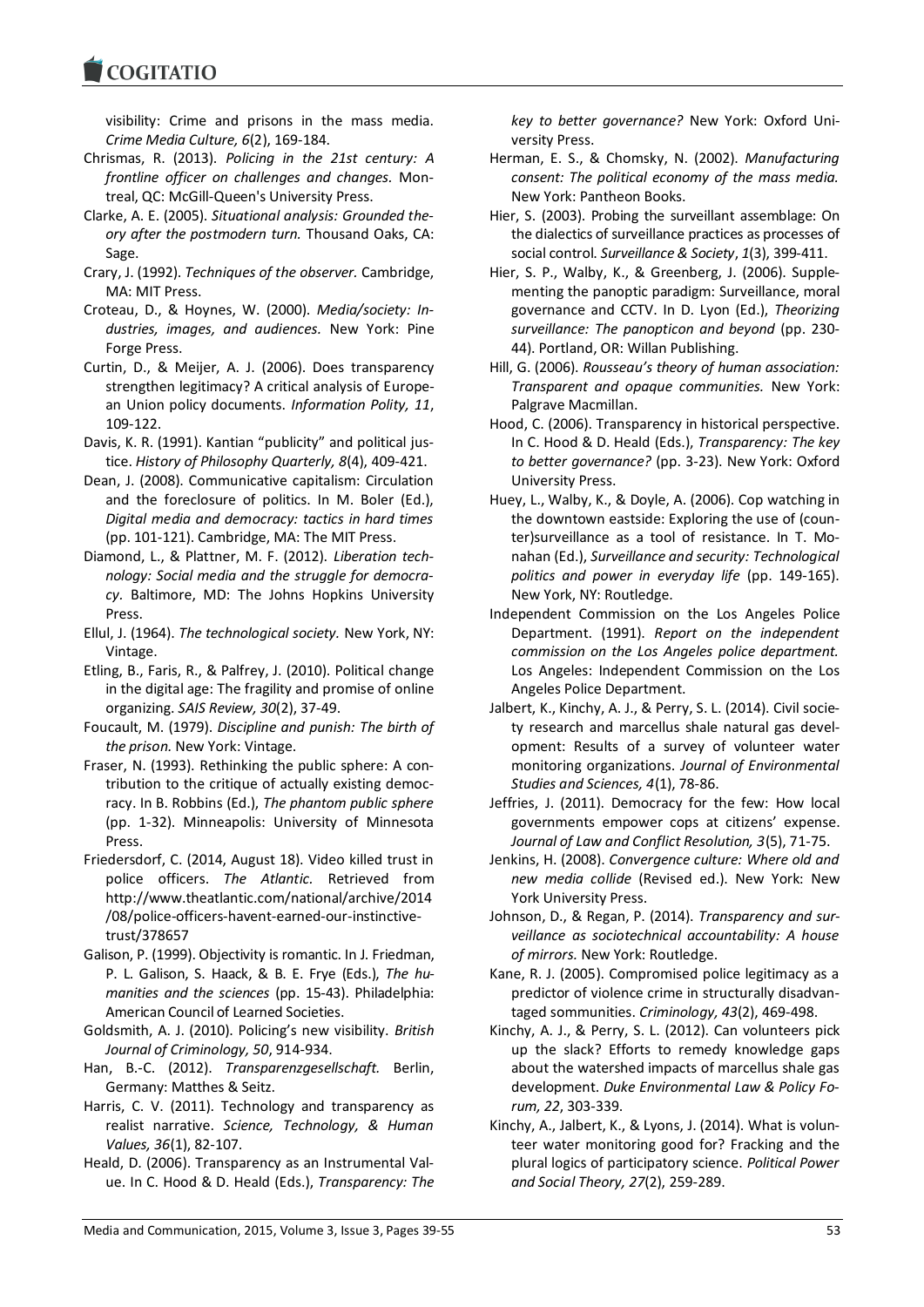- Kindy, K., & Kelly, K. (2015, April 11). Thousands dead, few prosecuted. *The Washington Post.* Retrieved from http://www.washingtonpost.com/sf/investiga tive/2015/04/11/thousands-dead-few-prosecuted
- Koskela, H. (2003). "Cam Era": The contemporary urban panopticon. *Surveillance & Society, 1*(3), 292- 313.
- Koskela, H. (2006). "The other side of surveillance": Webcams, power and agency. In D. Lyon (Ed.), *Theorizing surveillance: The panopticon and beyond* (pp. 163-181). Portland: Willan Publishing.
- Kraska, P. B., & Kappeler, V. E. (1997). Militarizing American police: The rise and normalization of paramilitary units. *Social Problems, 44*(1), 1-18.
- Lawrence, R. G. (2000). *The politics of force: Media and the construction of police brutality.* Berkeley, CA: University of California Press.
- Leon, H. (2011, October 10). Cop punches occupy wall street protester: The whole world is watching! *SFGate.* Retrieved from http://blog.sfgate.com/ hleon/2011/10/14/cop-punches-occupy-wallstreet-protester-the-whole-world-is-watching
- Lersch, K., & Mieczkowski, T. (2005). Violent police behavior: Past, present, and future research directions. *Aggression and Violent Behaviour, 10*, 552- 568.
- Levi, M., Sacks, A., & Tyler, T. (2009). Conceptualizing legitimacy, measuring legitimating beliefs. *American Behavioral Scientist, 53*(3), 354-375.
- Lyon, D. (2001). *Surveillance society: Monitoring everyday life.* Buckingham: The Open University Press.
- Lyon, D. (2006). The search for surveillance theories. In D. Lyon (Ed.), *Theorizing surveillance: The panopticon and beyond* (pp. 3-20). Portland, OR: Willan Publishing.
- Lyon, D. (2007). *Surveillance studies: An overview.* Malden: Poliy.
- Machin, D. J. (2012). Political legitimacy, the egalitarian challenge, and democracy. *Journal of Applied Philosophy, 29*(2), 101-117.
- Malandrucco, G. (2012, June 7). Video is the new reality: One year after Flint Farmer was senselessly killed by Chicago police. *The Enemy Within: Modern Policing Within a Global Perspective*. Retrieved from http://www.uscop.org/video-is-the-new-realityone-year-after-flint-farmer-was-senselessly-killedby-chicago-police
- Mann, S., Nolan, J., & Wellman, B. (2003). Sousveillance: Inventing and using wearable computing devices for data collection in surveillance environments. *Surveillance & Society, 1*(3), 331-355.
- Marx, G. T. (2006). Soft surveillance: The growth of mandatory volunteerism in collecting personal information: "hey buddy can you spare a dna?" In T. Monahan (Ed.), *Surveillance and security: Technological politics and power in everyday life* (pp. 37- 56). New York: Routledge.
- Marx, G. T. (2009). A tack in the shoe and taking off the shoe: Neutralization and counter-neutralization dynamics. *Surveillance & Society, 6*(3), 294-306.
- Mathiesen, T. (1997). The viewer society: Michel Foucault's "panopticon" revisited. *Theoretical Criminology, 1*(2), 215-234.
- McChesney, R. (1997). *Corporate media and the threat to democracy.* New York, NY: Seven Stories Press.
- McElroy, W. (2010, May 31). *Are cameras the new guns? The Freeman: Foundation for Economic Education.* Retrieved from http://fee.org/freeman/ detail/are-cameras-the-new-guns
- McLuhan, M. (1965). *Understanding media: The extensions of man.* New York: Signet.
- Meyer, R. (2015, April 8). The courage of bystanders who press "record". *The Atlantic.* Retrieved from http://www.theatlantic.com/technology/archive/2 015/04/the-courage-of-bystanders-who-pressrecord/389979
- Miller, C. (2014, January 22). Connecticut cop sentenced to 30 months in prison after arresting priest for recording. *Photography Is Not A Crime.* Retrieved from http://photographyisnotacrime.com/ 2014/01/22/connecticut-cop-sentenced-30 months-prison-arresting-priest-recording
- Mincy, G. A. (2013, 12 11). Hot rocks from the peacekeepers, polemics from the public. *Before it's news.* Retrieved from http://c4ss.org/content/22918.
- Mulgan, R. G. (2003). *Holding power to account: Accountability in modern democracies.* New York, NY: Palgrave Macmillan.
- Neocleous, M. (2000). *The fabrication of social order: A critical theory of police power.* Sterling, VA: Pluto Press.
- Neubauer, R. (2011). Neoliberalism in the information age, or vice versa? Global citizenship, technology, and hegemonic ideology. *tripleC, 9*(2), 195-230.
- Norris, C., & Armstrong, G. (1999). *The maximum surveillance society: The rise of CCTV.* New York: Bloomsbury Academic.
- O'Kane, R. H. (1993). Against legitimacy. *Political Studies, 41*(3), 471-487.
- Olson, J. (2004). *The abolition of white democracy.* Minneapolis, MN: University of Minneapolis Press.
- Ottinger, G. (2010). Buckets of resistance: Standards and the effectiveness of citizen science. *Science, Technology, & Human Values, 35*(2), 244-270.
- Prenzler, T., & Ronken, C. (2001). Models of police oversight: A critique. *Policing and Society, 11*(2), 151-180.
- Reiner, R. (2010). *The politics of the police* (4<sup>th</sup> ed.). New York, NY: Oxford University Press.
- Rojek, J., Alpert, G. P., & Smith, H. P. (2012). Examining officer and citizen accounts of police use-of-force incidents. *Crime & Delinquency, 58*(2), 301-327.
- Rousseau, J.-J. (1913). *The social contract & discourses.* London: J.M. Dent & Sons, Ltd.